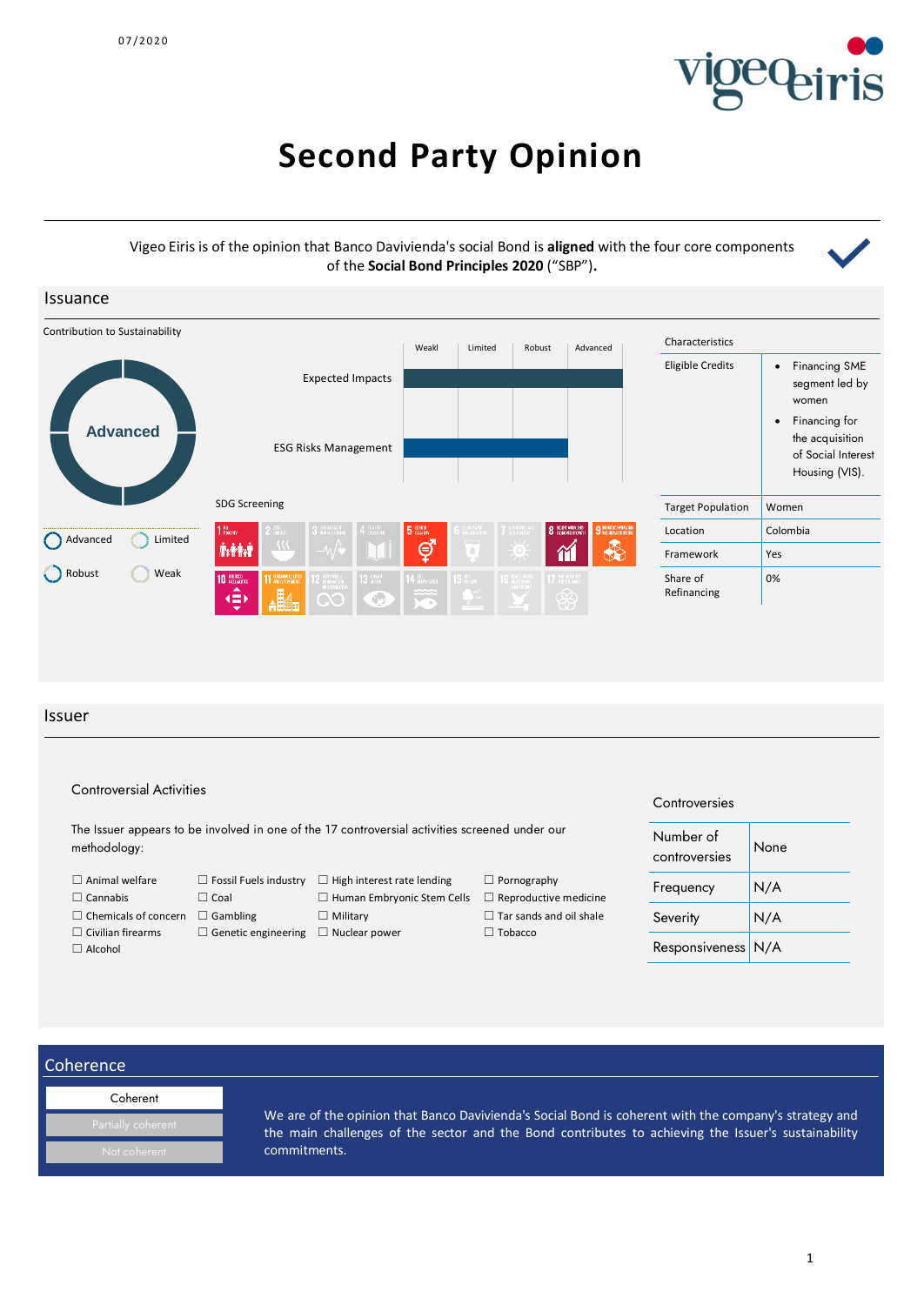

## Key Findings

### Use of Proceeds

- Eligible Credits to be financed are clearly defined and detailed.
- Social Objectives are clearly defined and are set in coherence with sustainability objectives established.
- **•** Expected Social Benefits are clear for all the Eligible Credits.
- The Issuer has transparently communicated that there will be no refinancing.

### Evaluation and Selection process

- The Evaluation and Selection Process of the Eligible Credits is clearly defined and detailed, and it will be publicly disclosed in the Framework and in its SPO.
- Eligibility Criteria (selection and exclusion) of the Eligible Credits is clearly defined and detailed.
- The process to identified and mitigate environmental and social risks is formalised in the Framework and internal documentation. It will be publicly disclosed, and it is considered robust.

## Management of Proceeds

- The process for the allocation and management of the proceeds is clearly defined and it will be publicly disclosed.
- The allocation period is shorter or equal to 24 months.
- The net proceeds of the Bond will be tracked by the Borrower in an appropriate manner and attested to in a formal internal process.
- Information on the temporary placement of the **unallocated net proceeds** of the Bond is publicly disclosed.
- The balance of net income will be **periodically adjusted to match the allocation** to Eligible Credits in accordance with the criteria established in the Framework.
- The Issuer has provided information on the procedure that will be applied in case a project is no longer compliant with the Framework, and commits to allocate the funds to other Eligible Credits that meet the criteria established in the Framework, within a period of 2 months.

### Reporting

- The Issuer commits to inform annually until the maturity of the Bonds. The report will be publicly disclosed in its website and it will cover relevant information about the allocation of proceeds of the Bonds and the social expected benefits.
- The process and responsibilities for reporting on the Bond are clearly defined in the Framework.
- The Issuer commits to report on the allocation of funds and social benefits (results) at Eligible Category level. Indicators selected by the Issuer are clear and relevant.
- The indicators for the allocation of proceeds and social benefits related to the eligible categories will be verified by an external auditor.

## Scope of External reviews

| ⊠ | Pre-issuance Second Party Opinion            | Independent verification of impact reporting |
|---|----------------------------------------------|----------------------------------------------|
| ⊠ | Independent verification of funds allocation | Climate Bond Initiative Certification        |

## Contact

Sustainable Finance Team [| VEsustainablefinance@vigeo-eiris.com](mailto:VEsustainablefinance@vigeo-eiris.com)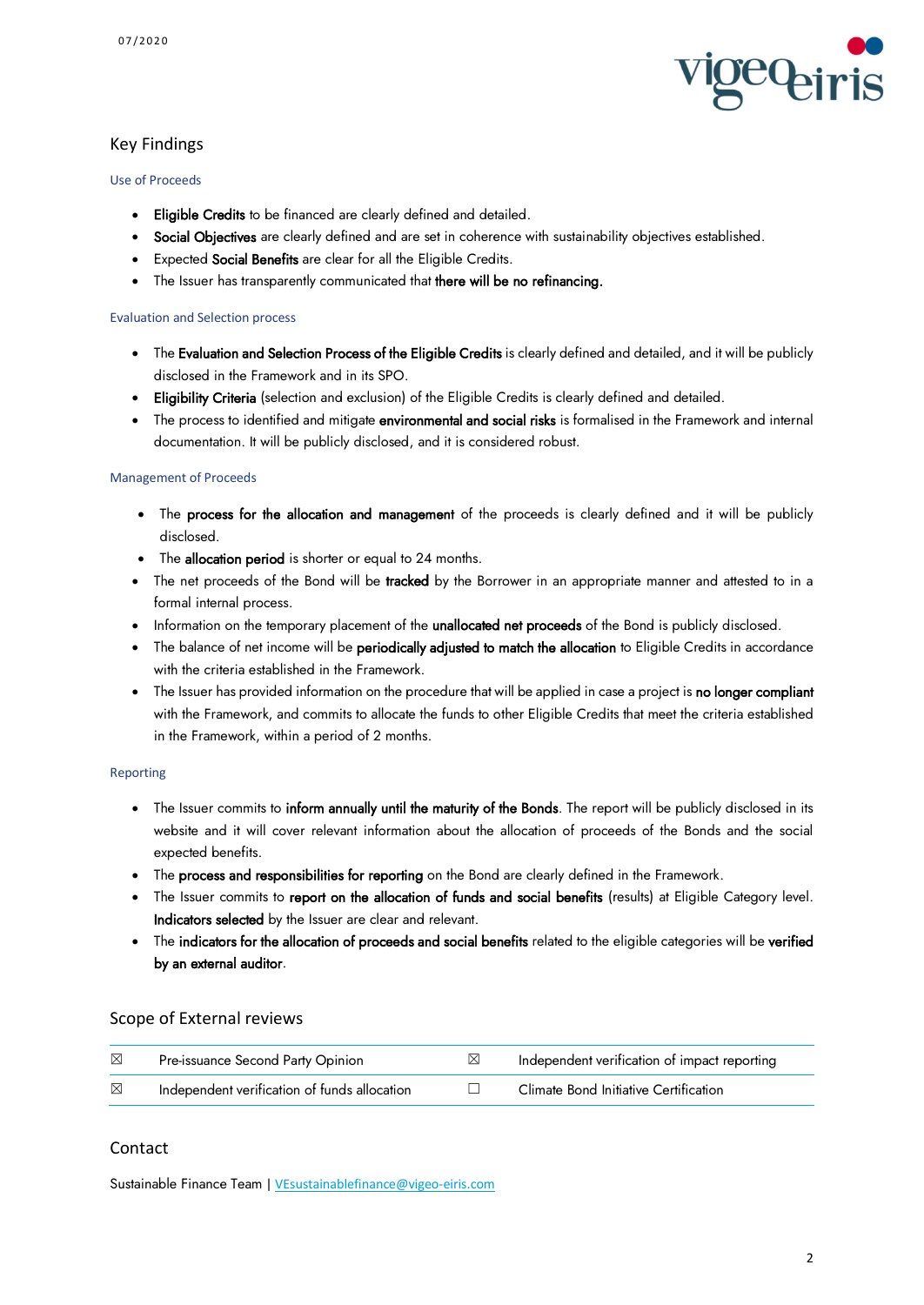

# PART 1: **ISSUANCE**

Banco Davivienda (the "Issuer" or "Bank") has described the main characteristics of the Social Bond (the "Bond") within its "*Marco de Referencia para la Emisión de un Bono Social con Enfoque de Género*" (the "Framework"), formalized and which covers the four core components of the Social Bond Principles 2020 (the last updated version of the Framework was sent to Vigeo Eiris on July 20, 2020). The Issuer has made the commitment to make this document public on the Davivienda website at the time of issuance of the Opening Bond, in accordance with good market practices.

## Alignment with the Social Bonds Principles

Vigeo Eiris considers that the Davivienda's Social Bond is aligned with the four core components of the Social Bond Principles 2020:

- Use of Proceeds
- Evaluation and Selection Process
- Management of Proceeds
- **Reporting**

## Contribution to Sustainability

The potential contribution of the Eligible Credits to the identified social objectives is considered advanced.

## Expected Impacts

The possible positive impact of the Eligible Credits on the identified social objectives is advanced.

### ESG Risks Management

The identification and management of the environmental and social risks associated with the Eligible Credits is considered robust.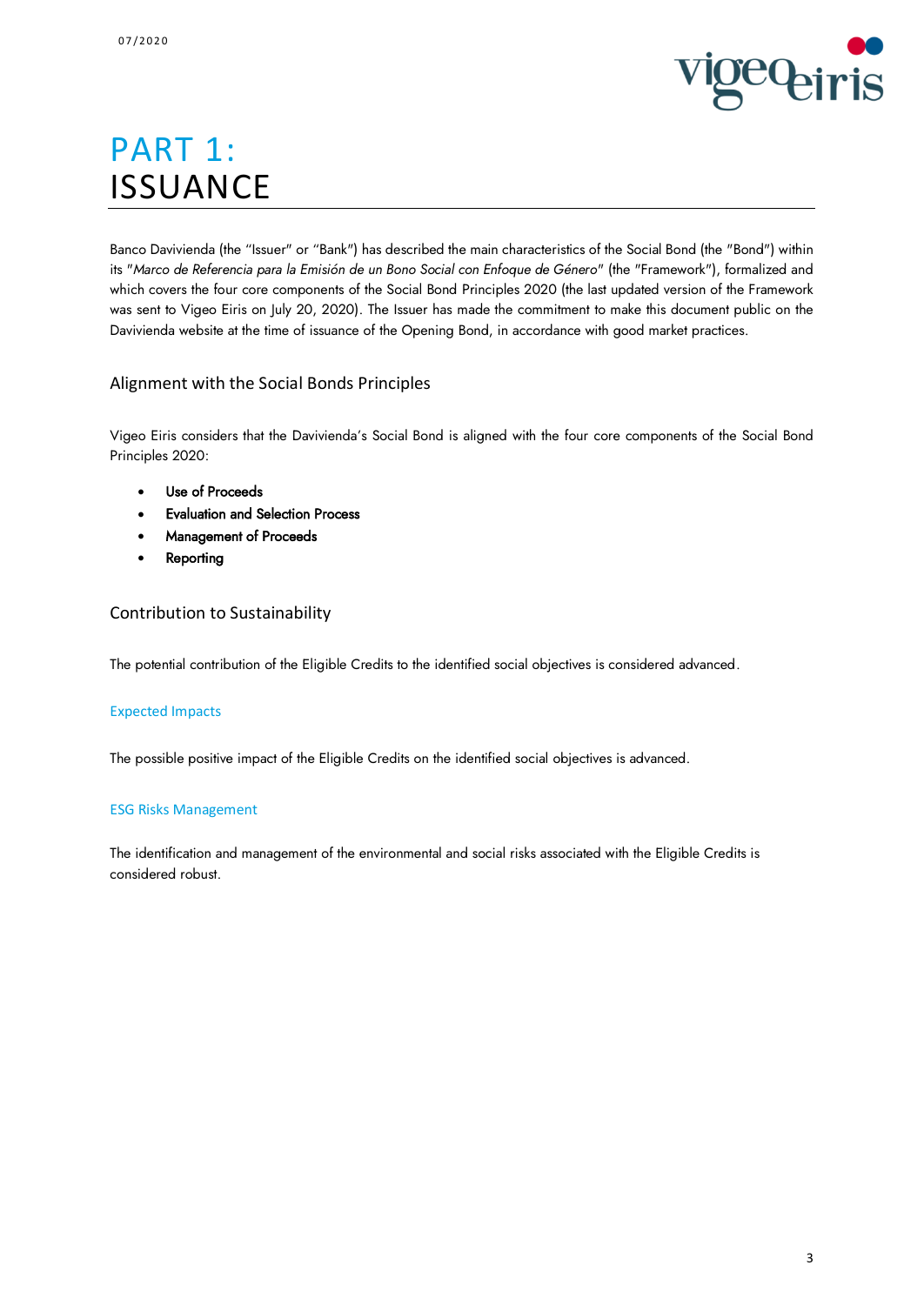

## Alignment with the Social Bonds Principles

### **Use of proceeds**



The net proceeds of the Loan will exclusively finance in full credits described in two Social Eligible Categories ("Eligible Categories" or "Eligible Credits") as indicated in table 1.

- Eligible Credits to be financed are clearly defined. The Issuer has provided information on the nature and description of the credits, the eligibility and exclusion criteria, and has communicated the location at the country level of all Eligible Credits. (Details in Appendix 1).
- Social Objectives are clearly defined and are consistent with the sustainability objectives defined by international standards.
- Expected Social Benefits of Eligible Credits are clear, relevant, measurable and will be quantified by the Issuer in the post-issuance report. In addition, the expected benefits have been estimated ex ante with clear baselines for Eligible Credits: it is estimated that the Bond will benefit approximately 960 loans for SMEs led by women and 21,700 mortgage loans for Social Interest Housing (VIS) owned by women.
- The Issuer has indicated that there will be no refinancing.

| ELIGIBLE CREDITS                      | <b>TARGET</b><br>POPULATION                   | OBJECTIVES AND<br><b>BENEFITS</b>                                                                                                                                                                                                                                                                                                                                         | <b>VEIGEO EIRIS' ANALYSIS</b>                                                                                                                                                                                                                                                                                                                                                                                                                                                                                                         |
|---------------------------------------|-----------------------------------------------|---------------------------------------------------------------------------------------------------------------------------------------------------------------------------------------------------------------------------------------------------------------------------------------------------------------------------------------------------------------------------|---------------------------------------------------------------------------------------------------------------------------------------------------------------------------------------------------------------------------------------------------------------------------------------------------------------------------------------------------------------------------------------------------------------------------------------------------------------------------------------------------------------------------------------|
| Financing SME segment led<br>by women | Women who lead SMEs<br>operating in Colombia. | Promotion of<br>gender equality<br>Increase access of women with<br>signing power in SMEs to<br>financial services.<br><b>Financial inclusion</b><br>Increase access of small and<br>medium-sized enterprises to<br>financial services<br>Local socio-economic<br>development<br>Promote the growth of small<br>and medium-sized companies<br>in the Colombian territory. | The definition of this category is clear.<br>The target population has been clearly<br>identified.<br>Eligible Credits seek to contribute to three<br>clear social objectives.<br>The Issuer has identified relevant and<br>measurable social benefits for the Eligible<br>Credits. The expected benefits will be<br>quantified in the post issuance reports.<br>The issuer has defined ex ante the number<br>of people benefited: it is estimated that the<br>Bond might benefit approximately 960<br>credits for SMEs led by women. |

## Table 1: Eligible Credits, Target Population, Objectives and Expected Benefits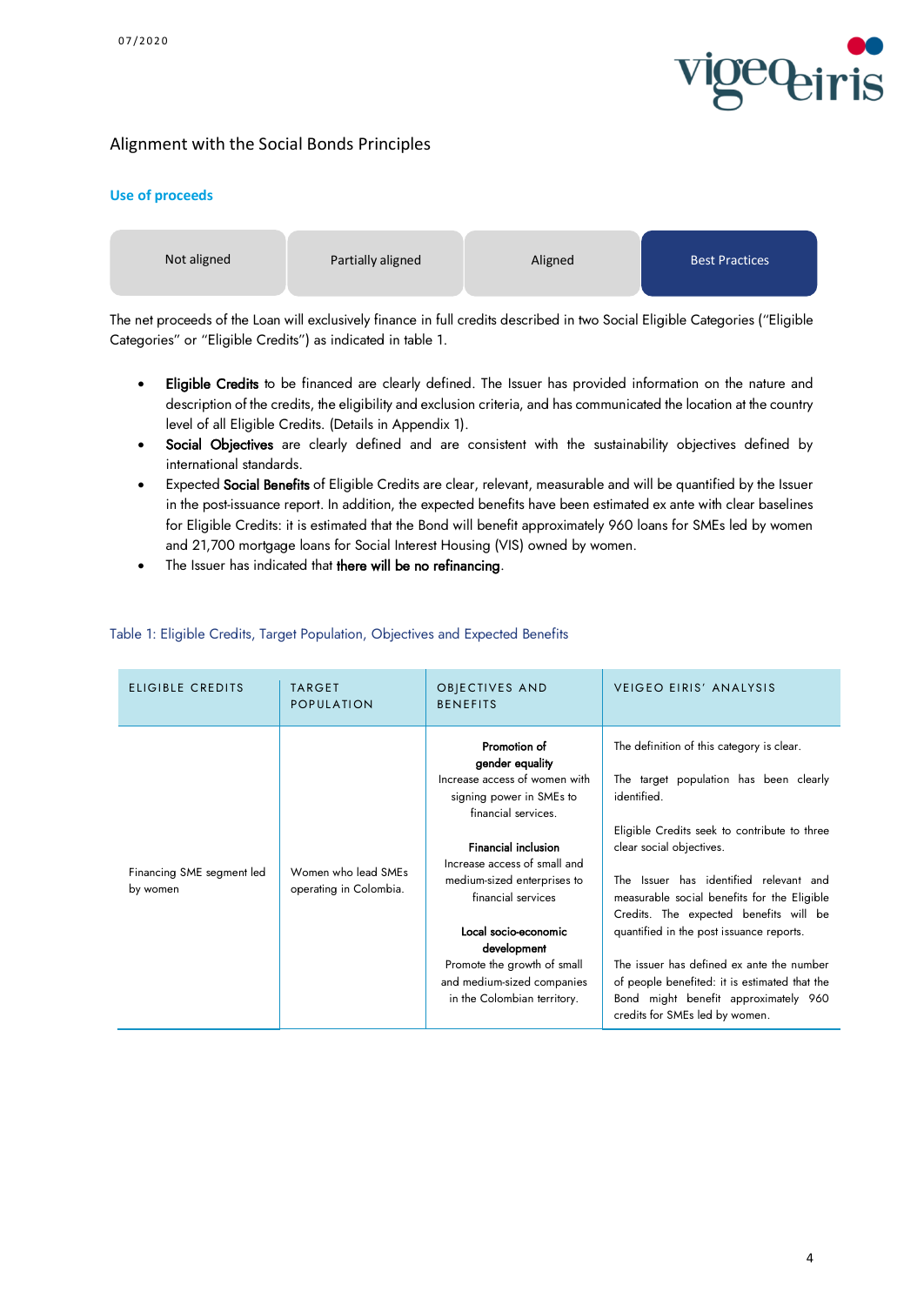1



Financing for the acquisition of Social Interest Housing (VIS).

Women with a maximum income of 8 current legal minimum monthly wages<sup>1</sup>.

Financial inclusion Increase access to financing for the acquisition of Social Interest Housing.

Promotion of gender equality Increase access for women with the power to purchase a home.

The definition of this category is clear.

The beneficiary population has been clearly identified.

Eligible Credits seek to contribute to two clear social objectives.

The Issuer has identified measurable social benefits for the Eligible Credits. The expected benefits will be quantified in the post issuance reports.

The issuer has defined ex ante the number of people potentially benefited: it is estimated that the Bond could benefit approximately 21,700 mortgage loans for Social Interest Homes owned by women (VIS).

<sup>1</sup> Minimum monthly salaries current legal regulated by Colombian Law. As of 2020, the minimum wage is COP \$ 877,803.00 (approximately \$ 240 USD).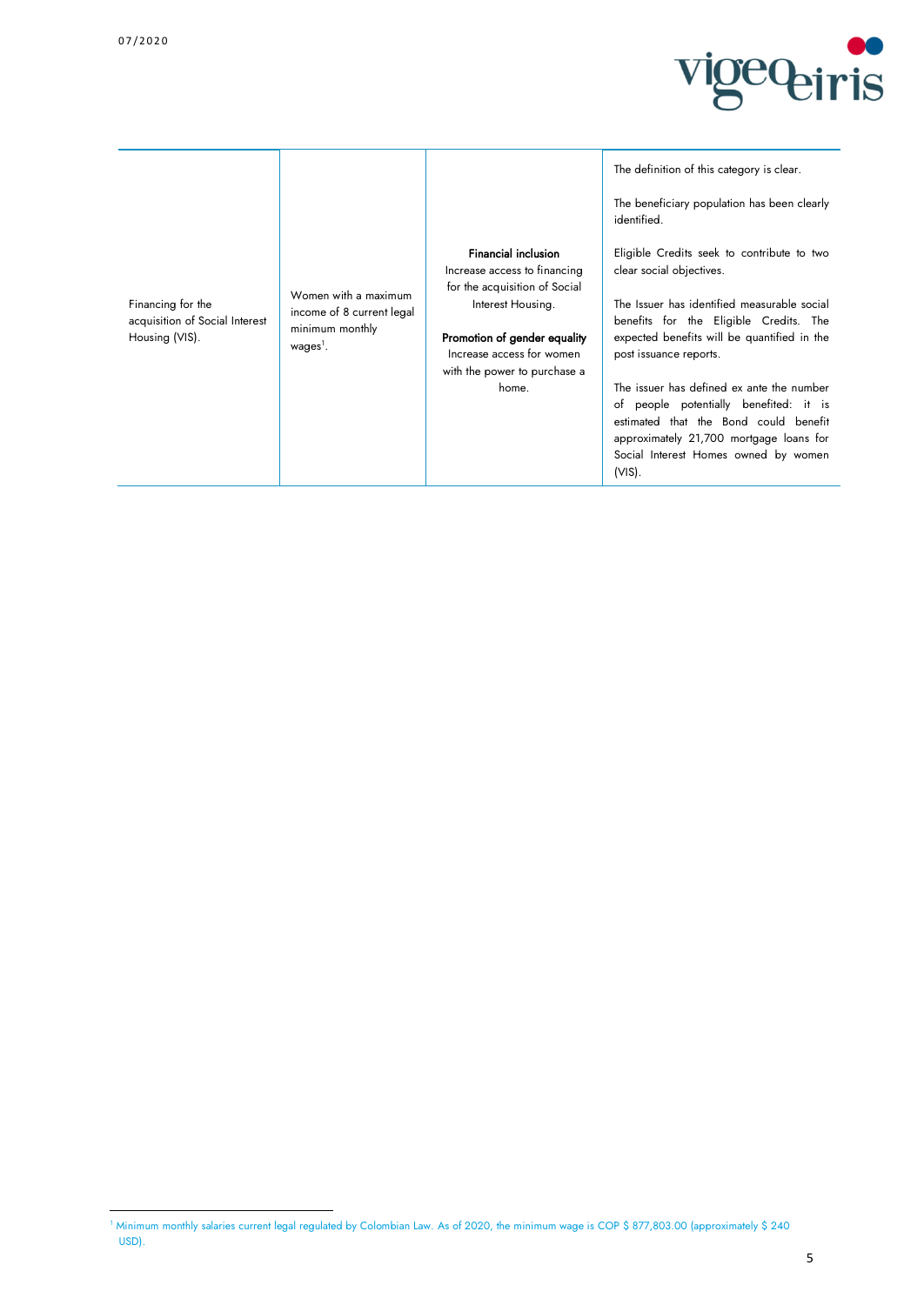

#### SDG Contribution

Eligible Credits have the potential to contribute to six United Nations Sustainable Development Goals (SDGs), namely: SDG 1, SDG 5, SDG 8, SDG 9, SDG 10 and SDG 11.

| <b>ELIGIBLE CREDITS</b>                                                                                  | <b>SDG</b>                           | <b>SDG GOAL</b>                                                                                                                                                                                                                                                                                                                                                                                                                                  |
|----------------------------------------------------------------------------------------------------------|--------------------------------------|--------------------------------------------------------------------------------------------------------------------------------------------------------------------------------------------------------------------------------------------------------------------------------------------------------------------------------------------------------------------------------------------------------------------------------------------------|
| Financing for the acquisition of Social<br>Interest Housing (VIS).                                       | 1 NO <sub>KWERTY</sub>               | - 1.4 - Ensure that all men and women, particularly the poor and the vulnerable,<br>have equal rights to economic resources, as well as access to basic services,<br>ownership and control of land and other assets, inheritance, resources natural<br>resources, appropriate new technologies and financial services, including<br>microfinance.                                                                                                |
| Financing for the acquisition of Social<br>Interest Housing (VIS).<br>Financing SME segment led by women | <b>GCHDDI</b><br>5<br><b>DOUGUTY</b> | - 5.5 - Ensure the full and effective participation of women and equal<br>opportunities for leadership at all decision-making levels in political, economic<br>and public life.<br>- 5.a - Undertake reforms that grant women equal rights to economic resources,<br>as well as access to ownership and control of land and other types of goods,<br>financial services, inheritance and natural resources, of compliance with<br>national laws, |
|                                                                                                          |                                      | - 8.10 - Strengthen the capacity of national financial institutions to promote and<br>expand access to banking, financial and insurance services for all.                                                                                                                                                                                                                                                                                        |
| Financing SME segment led by women                                                                       | <b>9 HOUSTRY, IMPOVATION</b>         | - 9.3 - Increase access of small industries and other companies to financial<br>services.                                                                                                                                                                                                                                                                                                                                                        |
| Financing for the acquisition of Social<br>Interest Housing (VIS).<br>Financing SME segment led by women |                                      | - 10.2 - Strengthen and promote the social, economic and political<br>inclusion of all people, regardless of their age, sex, disability, race,<br>ethnicity, origin, religion or economic situation or other condition.                                                                                                                                                                                                                          |
| Financing for the acquisition of Social<br>Interest Housing (VIS).                                       | SIANARI OTT                          | - 11.1 - Ensure access for all to adequate, safe, and affordable housing<br>and basic services and upgrade slums.                                                                                                                                                                                                                                                                                                                                |

#### BEST PRACTICES

- $\Rightarrow$  The nature and description of the credits, and the eligibility and exclusion criteria, are clear and aligned with international standards for all Eligible Credits.
- $\Rightarrow$  The Issuer has indicated that there will be no refinancing.
- $\Rightarrow$  The expected Benefits are relevant and measurable for all Eligible Credits.
- $\Rightarrow$  The Expected Benefits of Eligible Credits have been estimated ex ante by the Issuer in accordance with clear baselines.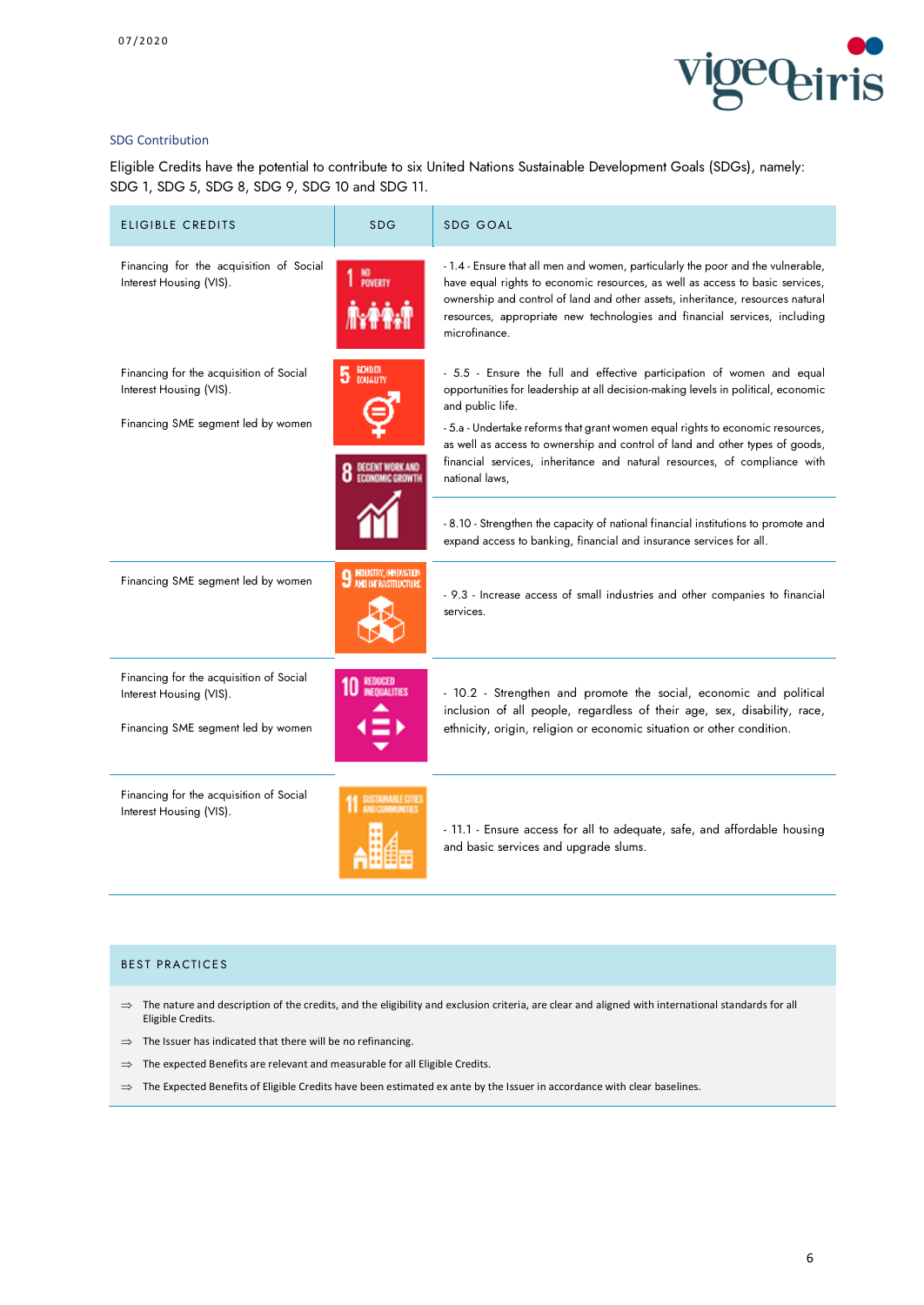

#### Selection and Evaluation process

| Not aligned | Partially aligned | Aligned | <b>Best Practices</b> |
|-------------|-------------------|---------|-----------------------|
|-------------|-------------------|---------|-----------------------|

The governance and process for the evaluation and selection of Eligible Credits are formalized in the Framework and in internal documentation.

- The evaluation and selection process are clearly defined and detailed, will be made public in the Framework and in this SPO. Additionally, the evaluation and selection of Eligible Credits are based on relevant internal experience, with clearly defined roles and responsibilities.
- The eligibility criteria (selection and exclusion) of the Eligible Credits are clearly defined and detailed (see Appendix 1).
- The Issuer commits to supervise the compliance of the Selected Credits with the eligibility and exclusion criteria specified in the Framework through continuous monitoring throughout the life of the Bond. In addition, the Issuer has transparently communicated how it will guarantee the **traceability** of the decisions made regarding the evaluation, selection and monitoring of credits. The Issuer also communicates that it will monitor possible ESG controversies associated with Eligible Credits without providing details on frequency and content.
- The process of identification and mitigation of Environmental and Social Risks is formalized in the Framework and in internal documentation, it will be made public, and it is considered robust.

### Evaluation and Selection process

The evaluation and selection process for Eligible Credits is clearly defined and detailed in the Framework and in internal documentation.

The evaluation and selection of Eligible Credits is based on relevant internal experience, with clearly defined roles and responsibilities.

SME led by women:

- The director of the SME and rural segment of Banco Davivienda is responsible for the financial product of Credits to Small and Medium Enterprises. In addition, this director set the conditions to be met for the Use of the Bond Funds in this category.
- The process of evaluation and granting of credit applications for SMEs is divided into the following steps:
	- o Knowing the client: In case that the SME is not a client of the Bank, the commercial advisor is responsible for the process of knowing the SMEs. The commercial advisor makes a visit to the SME and creates a report of basic information considering commercial and financial criteria such as: age of the company, sales, debts, suppliers, among others.
	- o Structuring the business: The commercial executive negotiates with the SME the credit conditions.
	- o Financial evaluation: Once the financial background of the SMEs and the credit conditions have been obtained by the commercial area, the Credit Evaluation area performs an evaluation to decide on whether to approve the credit.
	- o Establishment of guarantees: It is determined whether guarantees will be necessary by the borrower to access credit.
	- o Disbursement of resources: Resources can be disbursed in instalments.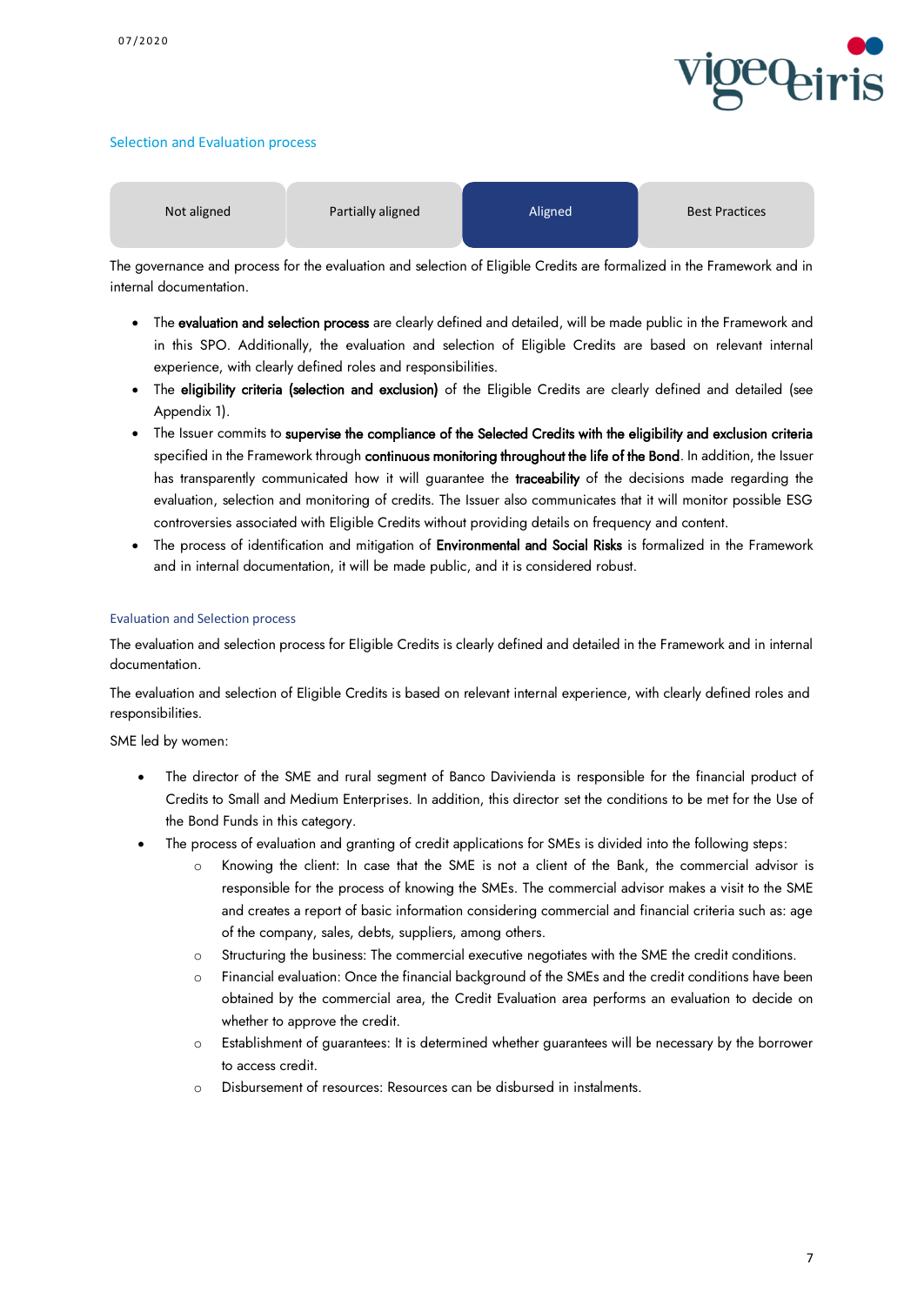

Mortgage loans for low-income housing owned by women:

- The Director of Mortgage Businesses of Banco Davivienda is responsible for the financial product of Mortgage Credits for VIS or VIP. In addition, the Director of Mortgage Businesses establishes the conditions to be met for the Use of the Bond Funds in this category.
- The process of evaluation and granting of clients' mortgage loan applications is divided into the following steps:
	- o Financial evaluation of the client: In this stage, the Bank's commercial advisers carry out a financial evaluation of the clients, where their payment capacity and indebtedness are verified. In this step it is verified that the client complies with the housing regulations stipulated by the National Government of Colombia. The information is delivered to the Credit Evaluation Department.
	- o Evaluation of the guarantee: An external expert performs an appraisal of the property. This information is documented and sent to the Credit Evaluation Department.
	- o Credit approval: Once the client's information and the information on the property appraisal have been received, the Credit Evaluation Department decides on the approval or rejection of the mortgage loan. In the case is approved, the customer can sign the promissory note.
	- o Review of the legal status of the property: At this stage, the Bank will appoint a lawyer in charge of reviewing the legal status of the property and supporting the client in the deed and legal registration process of the property.
	- o Disbursement of the loan: Once the property is delivered, the Bank proceeds to the liquidation and disbursement of the mortgage loan.

### Traceability and verification

The traceability and verification of the selection and evaluation of the Eligible Credits is ensured throughout the process:

- The Bank monitors all loan processes, both for SMEs and VIS, including the status of the loan, its approval or rejection, and the reasons for the decision.
- Banco Davivienda commits to establish a working group among the different areas of the Bank involved: SME segment management, Housing Business Management, Sustainability and public relations management and the Vice Presidency of Credit Risk. The task force's role will be to evaluate customer information and verify that they meet the eligibility criteria. In addition, this group will monitor the indicators related to Eligible Credits.

#### Eligibility criteria

The process is based on explicit and relevant eligibility criteria with respect to the social objectives defined for the Eligible Credits.

- Selection is based on the Eligible Categories defined in the Use of Funds section of the Framework (see Appendix 1).
- Additionally, Banco Davivienda applies the exclusion list established by IFC and other activities established by IDB Invest. The list of these activities can be found in the annexes of the Framework.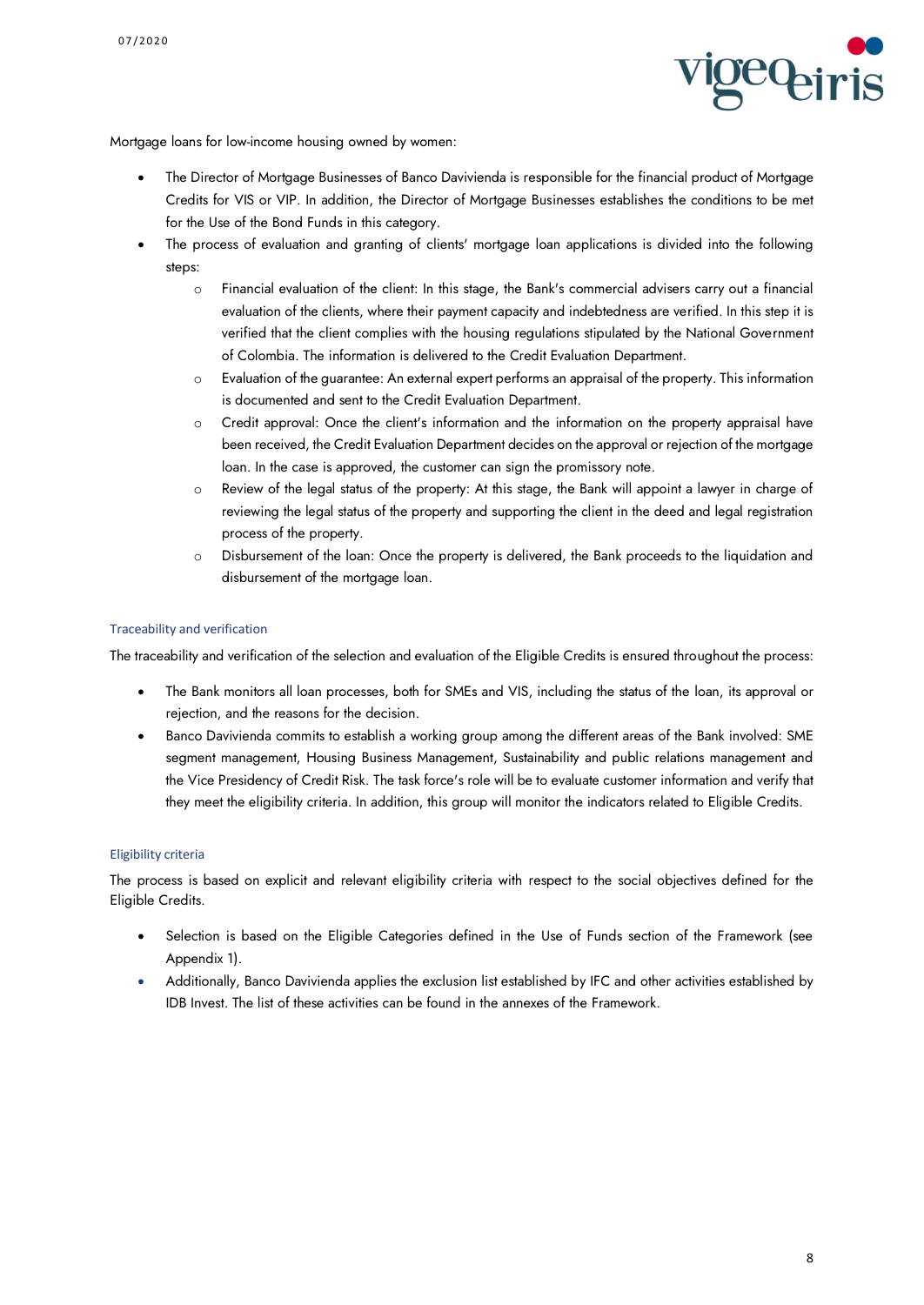

#### Transparency of the process of mitigation of environmental and social risks

The process for identifying and mitigating environmental and social risks is formalized in the Framework and in internal documentation, it will be made public, and it is considered robust (the detailed analysis of this process can be found on pages 12-15).

An area for improvement is specifying how the Issuer will monitor potential environmental and social controversies throughout the life of the bond.

| <b>BEST PRACTICES</b>                                                                              |  |
|----------------------------------------------------------------------------------------------------|--|
| $\Rightarrow$ The eligibility and exclusion criteria are clearly defined for all Eligible Credits. |  |

#### Management of Proceeds



The rules for managing the funds are clearly defined and will be verified. We consider that they would enable a documented and transparent allocation process.

- The process for the allocation and management of funds is clearly defined and will be made public.
- The allocation period of the funds will be a maximum of 24 months.
- The net proceeds of the Bond will be deposited in Banco Davivienda's general treasury account and these will be tracked by the Issuer in an appropriate manner and monitored in a formalized internal process.
- Information on the types of temporary placement of unallocated funds has been publicly disclosed in the Framework. These will be managed in accordance with Davivienda's liquidity portfolio, which will be mostly held in public debt securities.
- The balance of net income will be **periodically adjusted** to match the allocation to Eligible Credits in accordance with the criteria established in the Framework.
- The Issuer has provided information on the procedure that will be applied in case a project is no longer compliant with the Framework, and commits to allocate the funds to other Eligible Credits that meet the criteria established in the Framework, within a period of 2 months.

### Management process

The rules for the allocation and management of funds are clearly defined in the Framework and in internal documentation:

- The net proceeds of the Bonds will be managed by the Davivienda Treasury Vice Presidency and will be deposited in the bank's general account, where they will then be assigned to the Issuer's treasury liquidity reserve portfolio. To ensure tracking of disbursement funds in each category, equivalent funds in the SME and Mortgage Loan segments related to Eligible Credits will be marked.
- The unallocated funds will be invested in liquidity portfolios, mostly public debt securities of the Colombian Government with a two-year term restriction.
- In case of cancellation, divestment or ineligibility of credits, the Issuer commits to replace the credit with a new Eligible Credit within a period of 2 months.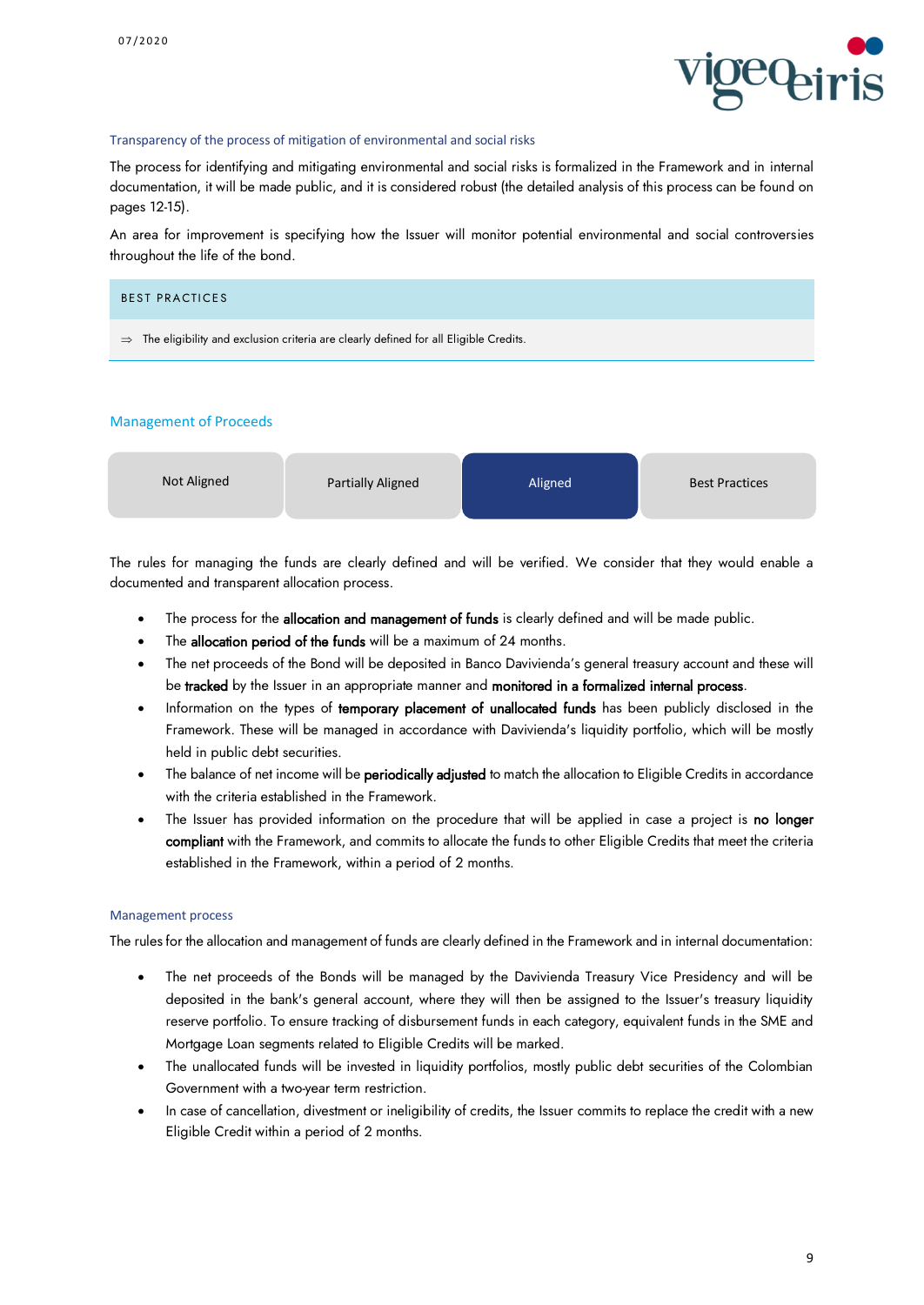

#### Traceability and verification

Traceability and verification of both the monitoring method and the allocation of funds are guaranteed throughout the process:

- The tracking and periodic balance of the funds will be carried out by the *Comité de Activos y Pasivos* (Assets and Liability Committee).
- The Vice Presidency of Treasury executes the strategies and guidelines of the *Comité de Activos y Pasivos* on a weekly basis, verifying that the net income matches the portfolio of Eligible Credits of the Bond that it reports to the board of directors.
- An external auditor will verify the allocation of the funds to Eligible Credits, in accordance with the criteria defined in the Framework, once a year and until the Bond matures.

#### BEST PRACTICES

- $\Rightarrow$  The commitment regarding the total allocation of the Bond funds is a maximum of 24 months.
- $\Rightarrow$  The Issuer has provided information on the procedure to be applied in the event of divestment and has committed to reallocate the funds to loans that meet the eligibility criteria established in the Framework within 2 months.

### Reporting

| Not aligned | Partially aligned | Aligned | <b>Best Practices</b> |
|-------------|-------------------|---------|-----------------------|
|             |                   |         |                       |

The processes and commitments of the Issuer for the publication of reports are considered good, and the selected indicators cover the allocation of funds and the social benefits of the Bond.

- The Issuer commits to report annually and until the maturity of the Bond. The report will be made public on its website and will cover relevant information on the allocation of Bond funds and the expected social benefits.
- The process and responsibilities for reporting on the Bond are clearly defined and detailed in the Framework.
- The Issuer commits to report on the allocation of funds and on social benefits at the level of each eligible category. The indicators selected by the Issuer are clear and relevant.
- The indicators for the allocation of funds and social benefits related to the Eligible Credits will be verified by an external auditor.

### Reporting process

The processes of monitoring, data collection, consolidation and reporting are clearly defined in the Framework.

The process to report on the Bond is clearly defined, detailed and structured; and it is based on the support of internal experts and involves relevant departments of the Issuer:

- The Business area will be responsible for reporting the disbursements of the Bond funds made for the Eligible Credits.
- The Social Responsibility Department will be responsible for data collection, monitoring, consolidation and preparation of annual reports.
- The Sustainability Department will be responsible for reviewing and submitting the report to investors, and for reporting to the Corporate Executive Vice Presidency and the Executive Vice Presidency of Risk on the status of allocation of the bond funds.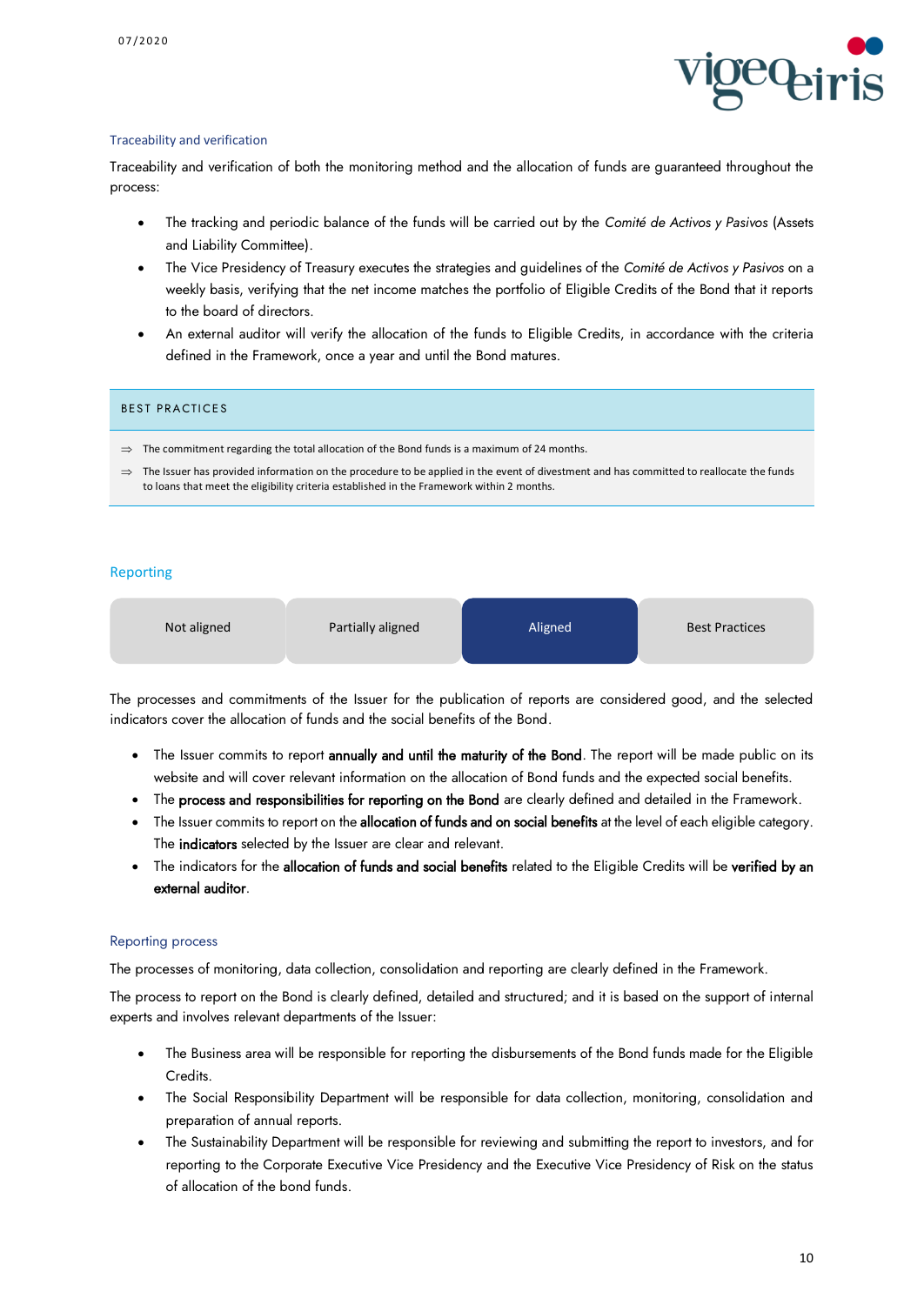

#### Indicators

The Issuer has committed to transparently communicate the following at the Eligible Credits level:

• The allocation of funds: The issuer commits to report on the allocation of funds:

- $\implies$  Amount disbursed (COP) per Eligibility Category
- $\Rightarrow$  Percentage of funds from the bond pending to be assigned
	- Social Benefits: the indicators selected by the Issuer to report on the social benefits of the Eligible Credits are clear and relevant.

An area for improvement is reporting on women who will receive a home for the first time.

| <b>ELIGIBLE CREDITS</b>                                               | SOCIAL BENEFITS INDICATORS                                                                                                                                                                                                                                                                                                                                                                              |
|-----------------------------------------------------------------------|---------------------------------------------------------------------------------------------------------------------------------------------------------------------------------------------------------------------------------------------------------------------------------------------------------------------------------------------------------------------------------------------------------|
| Financing SME<br>segment led by women                                 | Amount of current loans - SME Woman (COP)<br>Number of outstanding loans - SME Woman (#)<br>Amount of loans disbursed - SME Woman (COP)<br>Number of loans disbursed - SME Woman (#)<br>Number of active clients - SME Woman (#)<br>Number of Active Clients - SMEs (#)<br>Total number of loans to SMEs Women out of the total portfolio of SMEs (%)<br>Number of clients with higher annual sales (#) |
| Financing for the<br>acquisition of Social<br>Interest Housing (VIS). | Amount of current loans - VIS Woman (COP)<br>Number of current loans - VIS Woman (#)<br>Amount of loans disbursed - VIS Woman (COP)<br>Number of loans disbursed - VIS Woman (#)                                                                                                                                                                                                                        |

#### Control & monitoring process

The Issuer will appoint an external auditor to verify the allocation of funds annually to the maturity of the bond. In addition, the external verifier will check the social benefits indicator "Total number of loans to SMEs Women over the total portfolio of SMEs (%)"

### BEST PRACTICES

- $\Rightarrow$  The methodology of the indicators and the assumptions used to report on the social benefits of the Eligible Credits will be publicly disclosed.
- $\Rightarrow$  The indicators selected by the Issuer are clear, relevant and cover all the expected benefits associated with the Eligible Credits.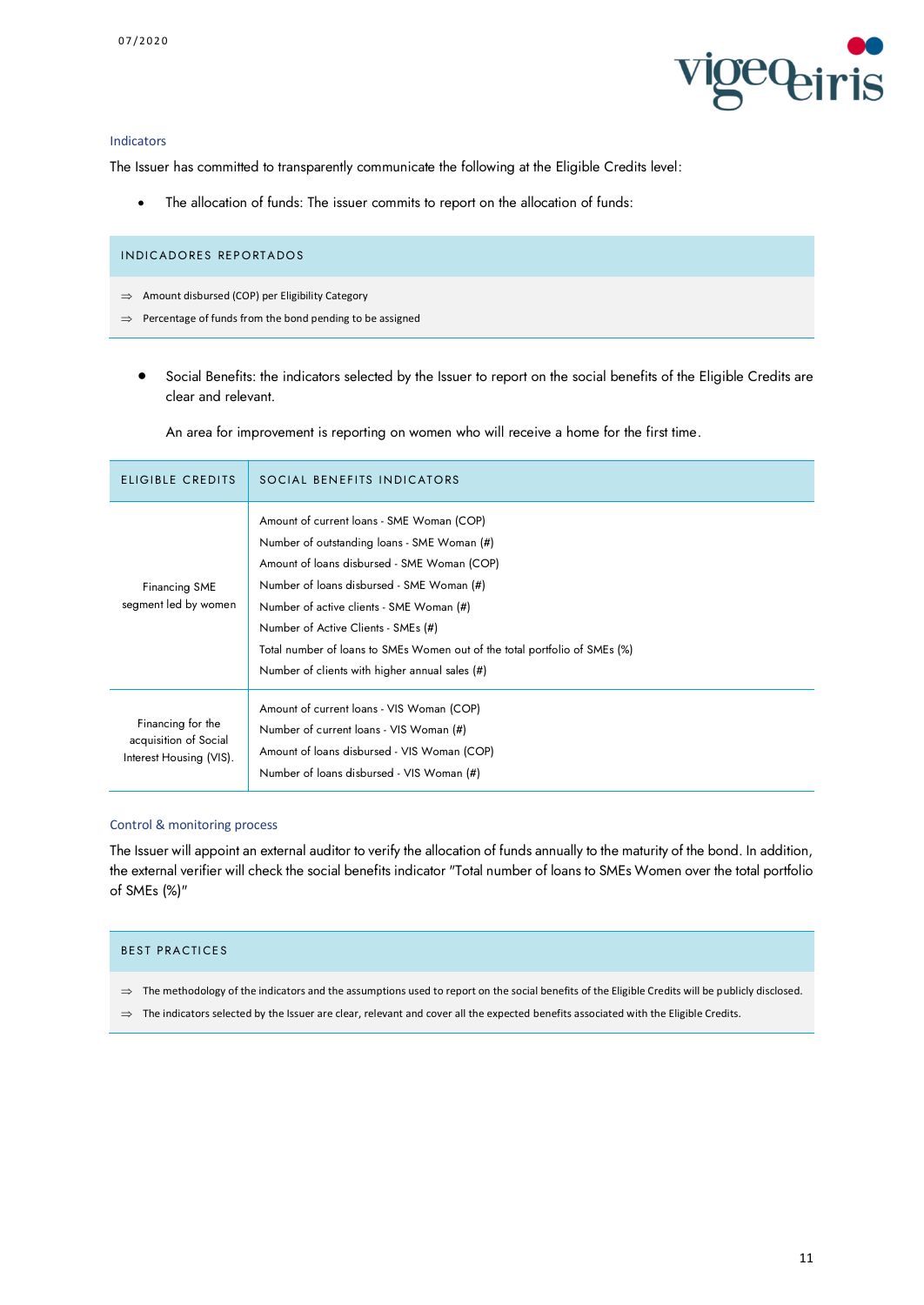

## Contribution to sustainability

## Expected impacts

The possible positive impact of the Eligible Credits on the defined social objectives is advanced.

| CRÉDITOS ELEGIBLES                                           | NIVEL DE IMPACTOS<br>ESPERADO | <b>ANALISIS</b>                                                                                                                                                                                                                        |
|--------------------------------------------------------------|-------------------------------|----------------------------------------------------------------------------------------------------------------------------------------------------------------------------------------------------------------------------------------|
| Financing SME segment led by<br>women                        | <b>ROBUST</b>                 | Loans to SMEs led by women provide financing to a<br>vulnerable population and monitor sales improvement<br>indicators in the financed SMEs.                                                                                           |
| Financing for the acquisition of<br>Social Interest Housing. | <b>ADVANCED</b>               | The Social Interest Housing mortgage loans seek to<br>benefit one of the most vulnerable populations: women<br>with low incomes (up to 8 SMMLV), most of whom are<br>accessing their own home for the first time through a<br>subsidy. |
| <b>OVERALL</b>                                               | <b>ADVANCED</b>               |                                                                                                                                                                                                                                        |

## Management of environmental and social risks

Materiality and Management of Environmental and Social Risks.

The identification and management of the environmental and social risks associated with the Eligible Credits is considered robust.

|                                                          | <b>ELIGIBLE CREDITS</b> |                                                  |  |
|----------------------------------------------------------|-------------------------|--------------------------------------------------|--|
|                                                          | SME LED BY WOMEN        | ACQUISITION OF SOCIAL INTEREST<br><b>HOUSING</b> |  |
| Environmental performance                                | LIMITED                 | LIMITED                                          |  |
| Respect to Human and Labour<br>rights                    | LIMITED                 | N/A                                              |  |
| Access to basic services and<br>home security conditions | N/A                     | <b>ROBUST</b>                                    |  |
| Transparent information to<br>customers                  | <b>ROBUST</b>           | <b>ROBUST</b>                                    |  |
| Responsible relations with<br>clients                    | <b>ROBUST</b>           | <b>ROBUST</b>                                    |  |
| Prevention of corruption                                 | <b>ROBUST</b>           | <b>ROBUST</b>                                    |  |
| Global                                                   | <b>ROBUST</b>           | <b>ROBUST</b>                                    |  |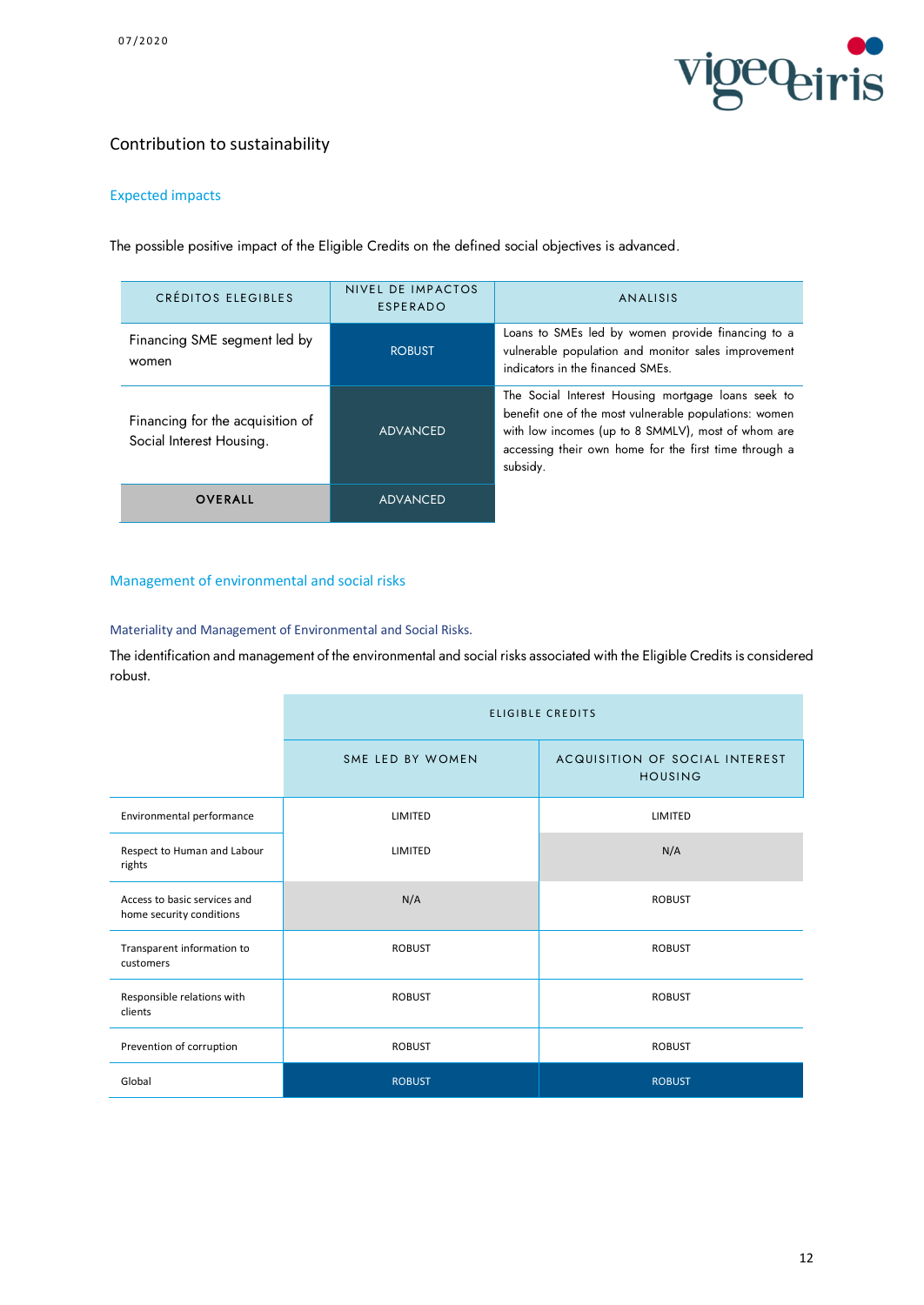

#### Environmental performance

VIS owned by women: When evaluating a mortgage loan, an external expert makes visits to the property. However, there is no evaluation of energy performance, water use, etc. of the house. In case that Banco Davivienda has financed the construction of the Social Interest Housing, the Bank performs an evaluation by the Bank's Construction Projects Department. It is worth mentioning that these cases represent a low percentage of total transactions (around 30%). On the other hand, Banco Davivienda grants mortgage interest rate benefits for "sustainable homes" (Green Building Certifications), although due to the low availability of this type of buildings in the market for VIS homes, the coverage of this benefit is not significant<sup>2</sup> .

An area for improvement is the evaluation of the energy and water performance of all the homes to be financed through Eligible Credits.

SMEs led by women: Banco Davivienda follows and applies the IFC and IDB exclusion list, which covers the SME segment, but there is no periodic monitoring of the environmental performance of financed SMEs. Banco Davivienda implements a SARAS evaluation system in its corporate segment to evaluate environmental issues in financing, however, this system does not cover the SME segment.

An area for improvement is to conduct a periodic evaluation of environmental performance at least for SMEs that may have a considerable exposure to environmental impact.

#### Respect to Human and Labour Rights

SMEs led by women: Banco Davivienda follows and applies the IFC and IDB exclusion list, which covers the SME segment, but there is no periodic monitoring of issues related to human rights, labor rights or working conditions of SMEs financed. In the stage of knowing the client, the commercial advisor conducts a visit to the company, where he can ask social issues that she can identify in the SME, but there is no formal and documented mechanism for this diligence on social issues. Banco Davivienda implements a SARAS evaluation system in its corporate segment to evaluate social issues in the financing they grant, however, this system does not cover the SME segment.

An area for improvement identified is to conduct a periodic evaluation of performance on social issues, at least for SMEs that may have considerable exposure on social issues.

#### Access to basic services and home security conditions

VIS owned by women: In case that Banco Davivienda has financed the construction of the Social Interest Housing to which it is going to give credit, due diligence is carried out under the parameters of the Bank's Constructor Projects Department, which exhaustively verifies the quality and safety parameters of the home. It is worth mentioning that these cases represent a low percentage of total transactions (around 30%). On the other hand, if the construction of the house was not financed by Banco Davivienda, a review by an external expert is carried out to verify that the buildings comply with the construction and safety regulations. In addition, correct access to basic services such as electricity, water, roads to access the house, among others, is verified.

#### Transparent information to clients

1

VIS owned by women: Banco Davivienda trains its executives to have a sales force adapted to the needs of the population seeking to access government benefits for VIS housing. In addition, the bank provides training to its executives in general financial education topics in order to educate its clients. All the procedures are coordinated with the Colombian Ministry of Housing through the programme '*Mi casa ya'*, which allows that all procedures to access the subsidy are carried out in the same Bank.

SMEs led by women: Business executives in the SME segment are under continuous training to adapt client relations to the information requirements of the segment. Specialized executives also assist on digital credits for the SME for a clear and timely delivery of all the necessary information.

<sup>&</sup>lt;sup>2</sup> Banco Davivienda reports that, as of today, it has financed the construction of 7 VIS housing projects with EDGE design certification, which are equivalent to 2,749 housing units.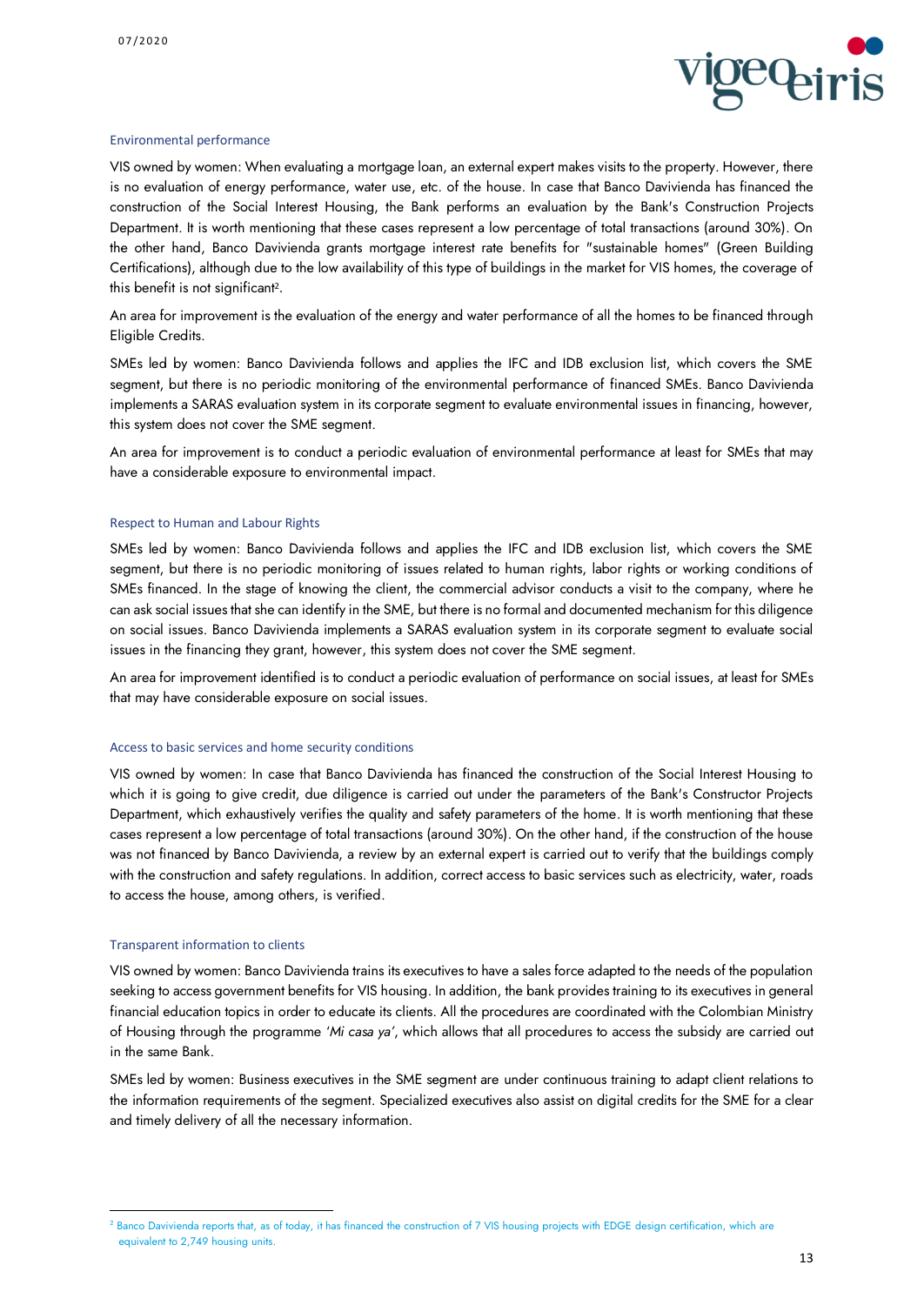

#### Responsible relation with clients

For Eligible Credit Categories, the treatment of complaints and claims follows the procedures formally established by the Bank. Depending on the nature of the problem, an analysis if made on whether it can be solved immediately or if it is necessary to escalate the problem to higher levels. Complaints can be entered through specialized channels or through the sales force, which centralize complaints in the Support Unit. According to the nature of the complaint and the level of difficulty involved in solving it, dates are established for solving the problem.

VIS owned by women: The Bank applies interest rates according to the market ("Billboard rates"). There is a benefit in interest rates for financing "sustainable houses" (with environmental certification), however, this benefit does not cover a significant amount of VIS homes. Regarding financing, Banco Davivienda follows the Colombian housing law, which allows the maximum financing of 80% of the home and the first installment of the mortgage loan cannot exceed 30% of the borrower's monthly income. Most (about 80%) of the homes financed receive government subsidies for the purchase of these homes. The government subsidy can be lost if the beneficiary is more than 90 days past due with his bank. Within those 90 days, the bank cannot provide direct financing to pay this delinquency, however, the bank contacts these families to find out the nature of the problem and seek alternative support. If the owner loses the government subsidy, Banco Davivienda offers debt restructuring alternatives.

SMEs led by women: The Bank applies interest rates according to the market ("Billboard rates"). Each client undergoes a commercial and financial risk assessment to adjust the interest rate to the client's risk. The Bank adopts risk models related to debt when offering loans. It is intended that the amount of the credit does not exceed 30% of the annual income of SMEs. In the case of financial difficulties on the part of SMEs, it is identified whether the problems are specific or structural. If they are punctual, extensions are offered to the payment of fees. If the problems identified are of a more structural nature, the Debt Settlement Department supports the client and proposes alternatives to solve their financial problems. Qualification processes of the SME portfolio are carried out twice a year, to identify potential financial problems of clients before they arise.

#### Prevention of corruption

Banco Davivienda complies with the standards established by the regulations on the Risk Management System for Money Laundering and Terrorism Financing (SARLAFT), regulated by the Financial Superintendence of Colombia. This includes know-your-customer standards and periodic checks to prevent corruption. These measures cover the SME and VIS segments.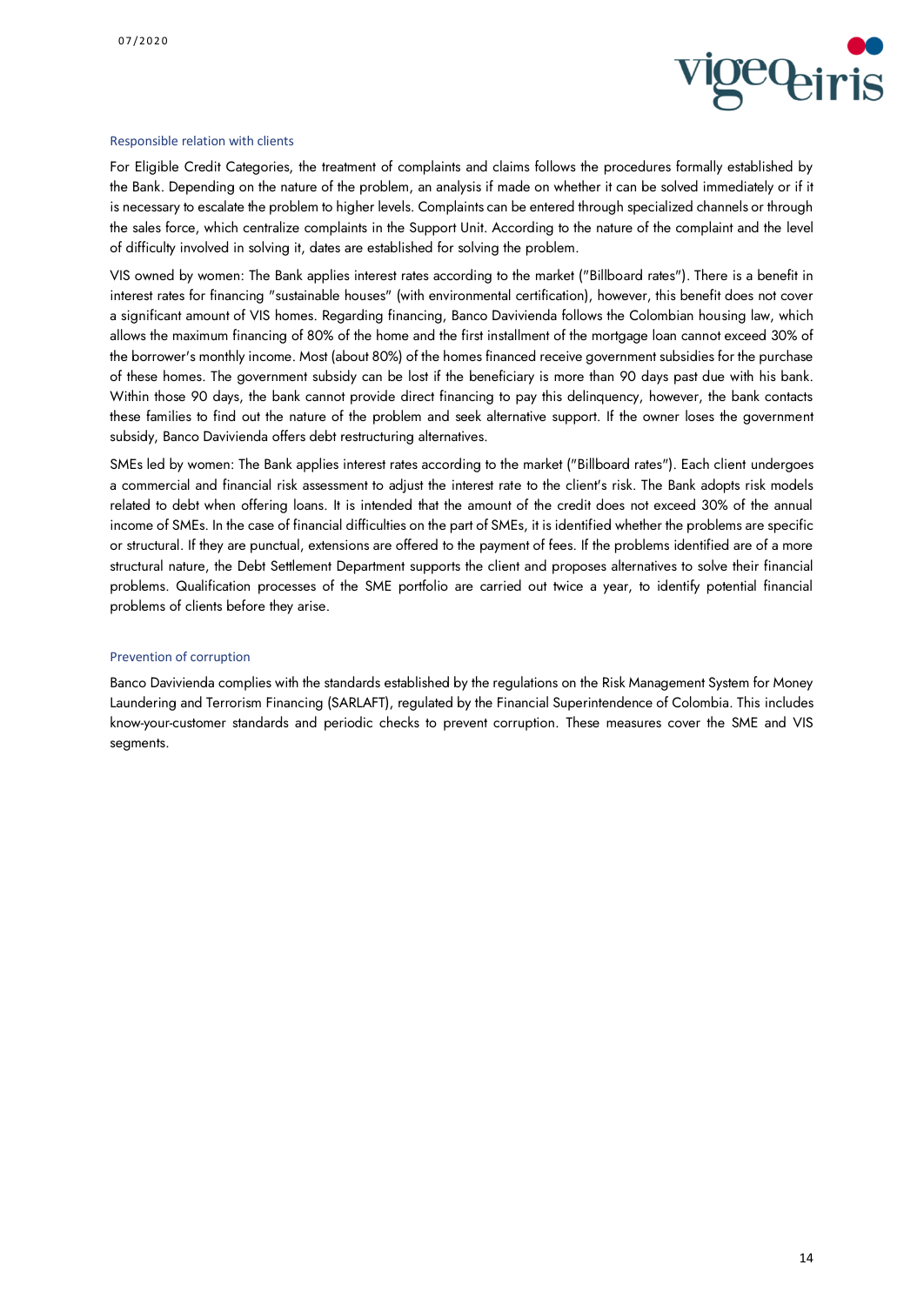

# PART 2: ISSUER

Banco Davivienda is a Colombian bank that provides services and products to individuals, companies and the rural sector. The Bank is one of the most important providers of mortgage loans in Colombia as well as for loans to small and large companies. In addition, Davivienda has operations in Panama, Costa Rica, Honduras, El Salvador and Miami, United States. The bank was founded in 1972 and is part of Grupo Empresarial Bolívar.

## Management of ESG controversies

• As of today, Davivienda's involvement in disputes related to ESG factors has not been identified.

## Involvement in controversial activities

• Banco Davivienda appear to be not involved in any of the 17 controversial activities screened under our methodology, namely: Alcohol, Animal welfare, Cannabis, Chemicals of concern, Civilian firearms, Coal, Fossil Fuels industry, Unconventional oil and gas, Gambling, Genetic engineering, Human embryonic stem cells, High interest rate lending, Military, Nuclear Power, Pornography, Reproductive Medicine and Tobacco.

The controversial activities research provides screening of companies to identify involvement in business activities that are subject to philosophical or moral beliefs. The information does not suggest any approval or disapproval on their content from Vigeo Eiris.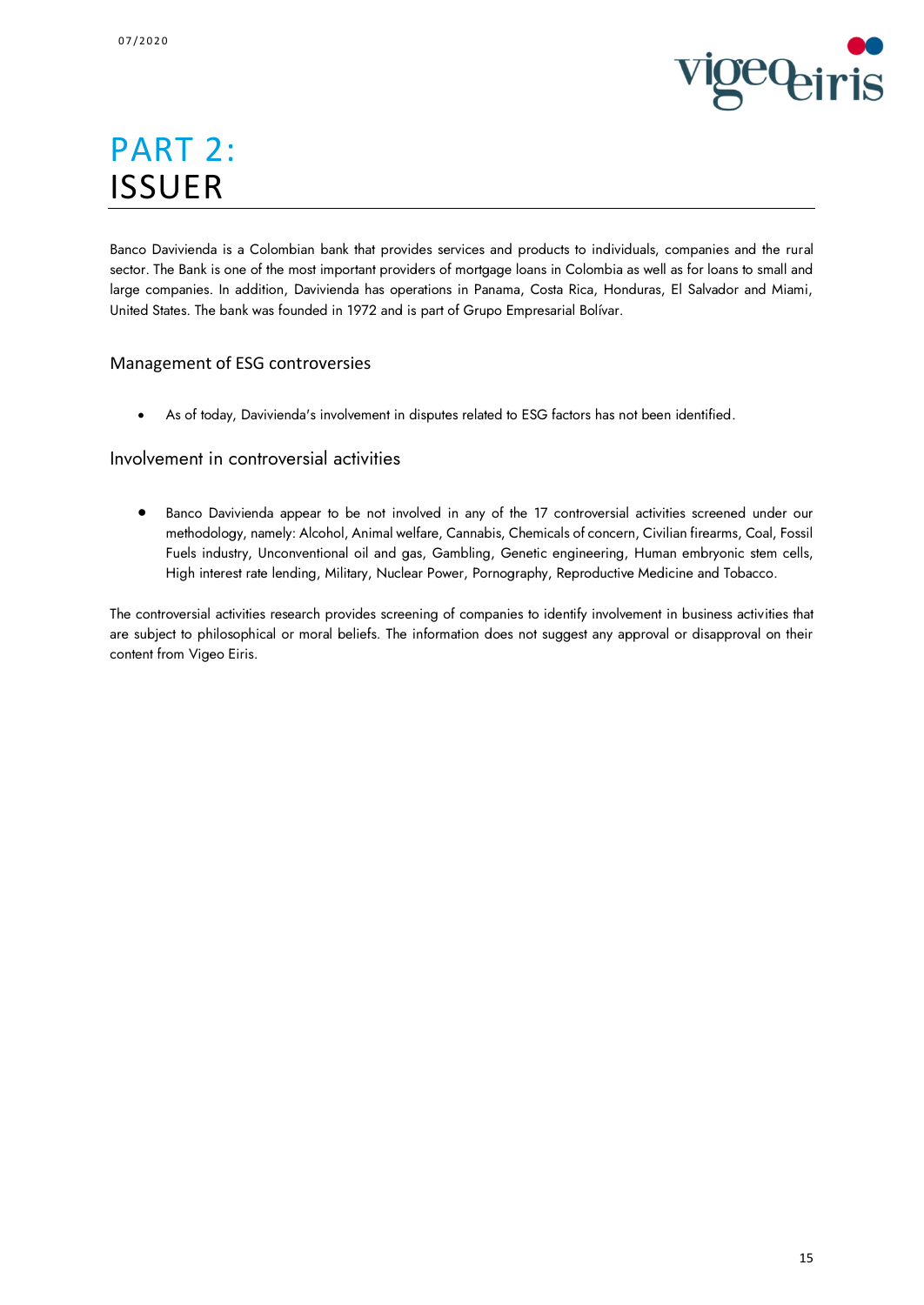

# PART 3: **COHERENCE**

Coherent Partially coherent Not coherent

We consider that the Social Bond contemplated by Banco Davivienda is coherent with the main sustainability challenges of the sector, as well as with the Issuer's priorities and commitments in terms of sustainability, and that the Bond contributes to the realization of these commitments.

The financial sector plays a key role in promoting innovative financial instruments and mechanisms that effectively channel new financing towards initiatives that contribute to sustainable development.

This particularly important in Latin America, where the sources of public financing are not sufficient to finance the realization of the United Nations Sustainable Development Goals, which is calculated between 3.3 and 4.5 billion dollars a year in developing countries.<sup>3</sup>.

The priority challenges of the financial sector in social aspects include the development of socially responsible financial products, financial inclusion, and the promotion of local economic and social development.

Banco Davivienda has developed a sustainability strategy which integrates corporate, social and environmental governance criteria in its business lines. In addition, Banco Davivienda's sustainability strategy is aligned with Grupo Bolívar from the Sustainable Development Goals (SDG) 4 .

In line with this strategy, one of the Bank's priority approaches is the inclusion and support of female empowerment through its female segment. It should be noted that Davivienda is a member of the Financial Alliance for Women (FAFW), a global consortium of financial institutions dedicated to supporting banks committed to promoting financial inclusion and market development for women.<sup>5</sup>.

By issuing this Bond, the Bank seeks to expand two lines of business through a focus on women: the housing portfolio, where it seeks to expand the number of mortgage loans of households classified as VIS offered to women, and the bank aspires to a growth in the portfolio of SMEs led by women.

Additionally, one of Davivienda's corporate commitments is to measure the contribution of its products and projects to the Sustainable Development Goals (SDG). This is why the Bank has been part of the Dow Jones Sustainability Index questionnaire for 6 years, which assesses the bank's sustainability practices.

By issuing its Gender Social Bond, Davivienda responds consistently to its commitments in terms of sustainable development. In particular, the Bond seeks to contribute to the development of socially responsible financial products, financial inclusion, and the promotion of local economic and social development, in line with the priority challenges of the financial sector.

**.** 

<sup>&</sup>lt;sup>3</sup> ECLAC (2017). The rise of green bonds: financing for development in Latin America and the Caribbean. [https://repositorio.cepal.org/bitstream/handle/11362/42230/1/S1700985\\_en.pdf](https://repositorio.cepal.org/bitstream/handle/11362/42230/1/S1700985_en.pdf)

<sup>4</sup> Davivienda Environmental and Social Policy.

<sup>&</sup>lt;sup>5</sup> Information obtained through the Vigeo Eiris questionnaires which were completed by the Issuer.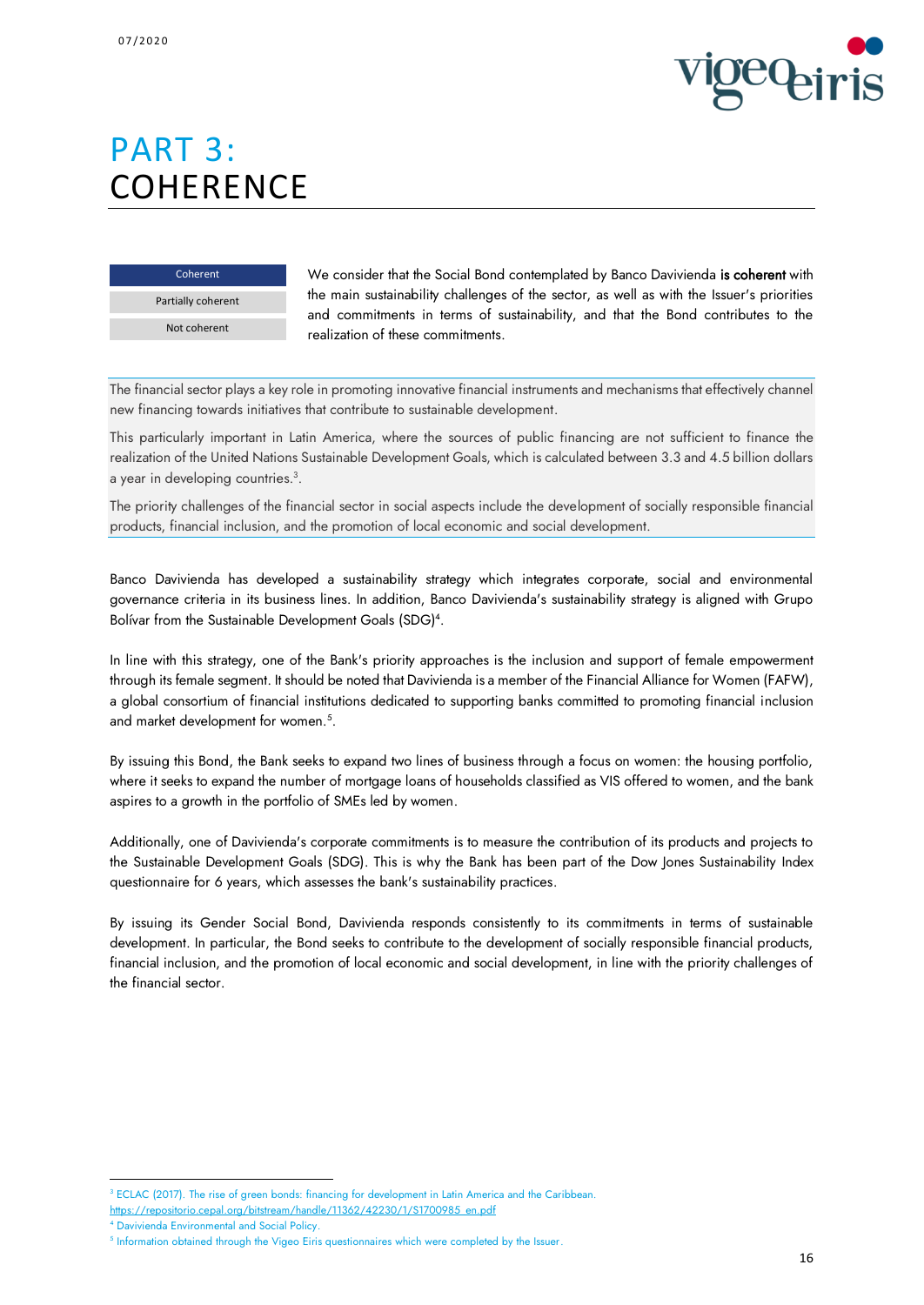1



# **SCOPE**

Vigeo Eiris has been appointed to provide an independent opinion ("Second Parties Opinion") on the sustainability credentials and responsible management of the *Marco de Referencia para la emisión de un bono social con enfoque de*  g*énero* (the 'Framework') for the issuance of the Social Bond<sup>6</sup> (the 'Bond') proposed by Banco Davivienda ("the Issuer" or "the Bank")..

Our opinion is elaborated in accordance with our exclusive Environmental, Social and Governance (ESG) assessment methodology, and in accordance with the voluntary procedures of the latest version of the Social Bond Principles ("SBP") published in June 2020.

This opinion is based on the evaluation of the following components:

- 1) **Issuer<sup>7</sup>:** We have evaluated the Issuer's management of potential ESG controversies and its involvement in controversial activities <sup>8</sup> .
- 2) Issuance: We have evaluated the Framework, including the consistency of the use of proceeds with the Issuer's sustainability strategy, the Bond's contribution to sustainable development and its alignment with the four main components of the 2020 SBP.

The evaluated information comes from different sources, including public information, from the press, from interested parties; information from our ESG rating database; and information from the Issuer transmitted in various documents and by interviews with Davivienda employees carried out through a teleconference system.

Vigeo Eiris has conducted its due diligence from May 28, 2020 to July 27, 2020. We believe that we have been able to access all appropriate documents and speak with all requested persons. For this purpose, we use reasonable efforts to verify the accuracy of such information.

<sup>6</sup> The "Social Bond" should be considered as the bond to be potentially issued, subject to the discretion of the Issuer. The name "Social Bond" has been decided by the Issuer: it does not imply any opinion of Vigeo Eiris.

<sup>7</sup> Given that, as of today, Davivienda is not part of the Vigeo Eiris rating universe, the evaluation of the Issuer's ESG performance is not part of the scope of our due diligence carried out for the preparation of this Second Party Opinion.

<sup>&</sup>lt;sup>8</sup> The 17 controversial activities analysed by Vigeo Eiris are: Alcohol, Animal Welfare, Chemicals of Concern, Civil Firearms, Fossil Fuel Industry, Coal, Bituminous Sands, Gambling, Genetic Engineering, High Interest Rate Credits, Military Activities, Nuclear Energy, Pornography, Reproductive Medicine, Cannabis, Human Embryonic Stem Cells and Tobacco.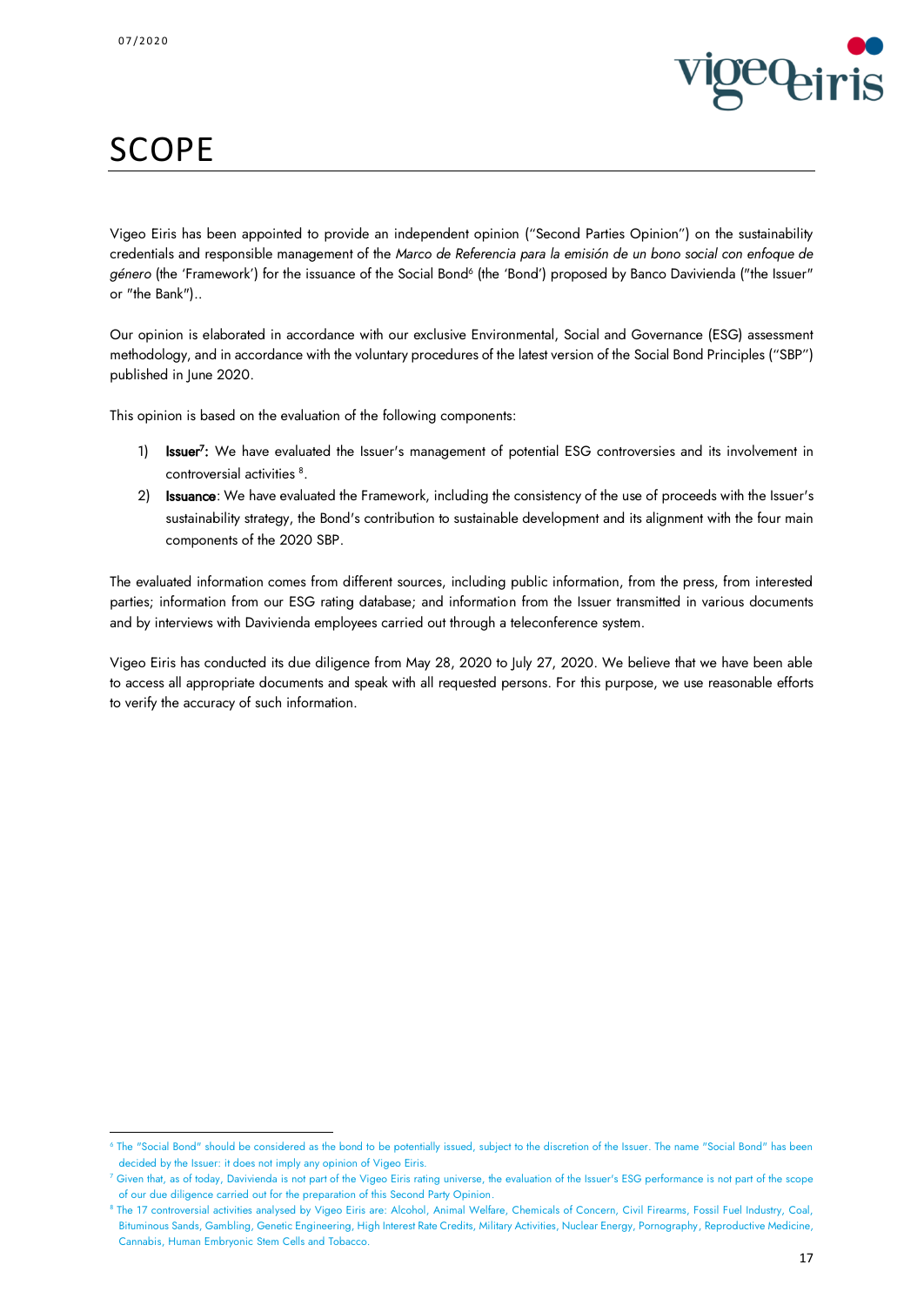

# APPENDIX 1 – ELIGIBLE CREDITS

| <b>ELIGIBLE CREDITS</b>                                                               | <b>DEFINITION AND ELIGIBILITY CRITERIA</b>                                                                                                                                                                                                                                                                                                                                                                                                                                                                                                                                                                                   | SUSTAINABLE OBJECTIVES AND<br><b>BENEFITS</b>                                                                                                                                                                                                                                                                                                                     |  |
|---------------------------------------------------------------------------------------|------------------------------------------------------------------------------------------------------------------------------------------------------------------------------------------------------------------------------------------------------------------------------------------------------------------------------------------------------------------------------------------------------------------------------------------------------------------------------------------------------------------------------------------------------------------------------------------------------------------------------|-------------------------------------------------------------------------------------------------------------------------------------------------------------------------------------------------------------------------------------------------------------------------------------------------------------------------------------------------------------------|--|
| Préstamos dirigidos al segmento PYME<br>lideradas por mujeres                         | Those natural or legal persons with<br>$\overline{\phantom{a}}$<br>annual sales of less than \$ 20 billion<br>Colombian pesos are classified as<br>SME <sub>s.<sup>9</sup>.</sub><br>SMEs whose operations are located in<br>Colombia.<br>SMEs that have<br>formally<br>been<br>$\blacksquare$<br>incorporated at least 3 years.<br>SMEs that within their shareholding<br>$\tilde{\phantom{a}}$<br>composition 51% of their partners are<br>women and at the same time their legal<br>representative is a woman                                                                                                             | Promotion of<br>gender equality<br>Increase access of women with signing<br>power in SMEs to financial services.<br><b>Financial inclusion</b><br>Increase access of small and medium-sized<br>enterprises to financial services<br>Local socio-economic development<br>Promote the growth of small and medium-<br>sized companies in the Colombian<br>territory. |  |
| Financiamiento para la compra de<br>Viviendas de Interés Social (VIS) para<br>mujeres | The only debtor must be a woman and<br>$\overline{\phantom{a}}$<br>the deed of the house is in her name.<br>The home to be financed will be the<br>debtor's main home.<br>Only women who have monthly income<br>of 8 legal monthly minimum wages or<br>less may be eligible for this financing <sup>10</sup> .<br>For VIS mortgage loans, the value of the<br>$\overline{\phantom{a}}$<br>home to be financed must be adjusted to<br>current Colombian regulations (in 2020<br>it cannot exceed 150 minimum income).<br>New or used homes located in urban<br>$\sim$<br>areas of the national territory will be<br>financed. | <b>Financial inclusion</b><br>Increase access to financing for the<br>acquisition of Social Interest Housing.<br>Promotion of gender equality<br>Increase access for women with the power<br>to purchase a home.                                                                                                                                                  |  |

**<sup>.</sup>** <sup>9</sup> This criterion does not discriminate existing customers with sales declines due to the COVID-19 pandemic.

<sup>&</sup>lt;sup>10</sup> The legal monthly minimum wage in force in 2020 is \$ 877,803 Colombian pesos, which is equivalent (as of today) to approximately \$ 255 dollars.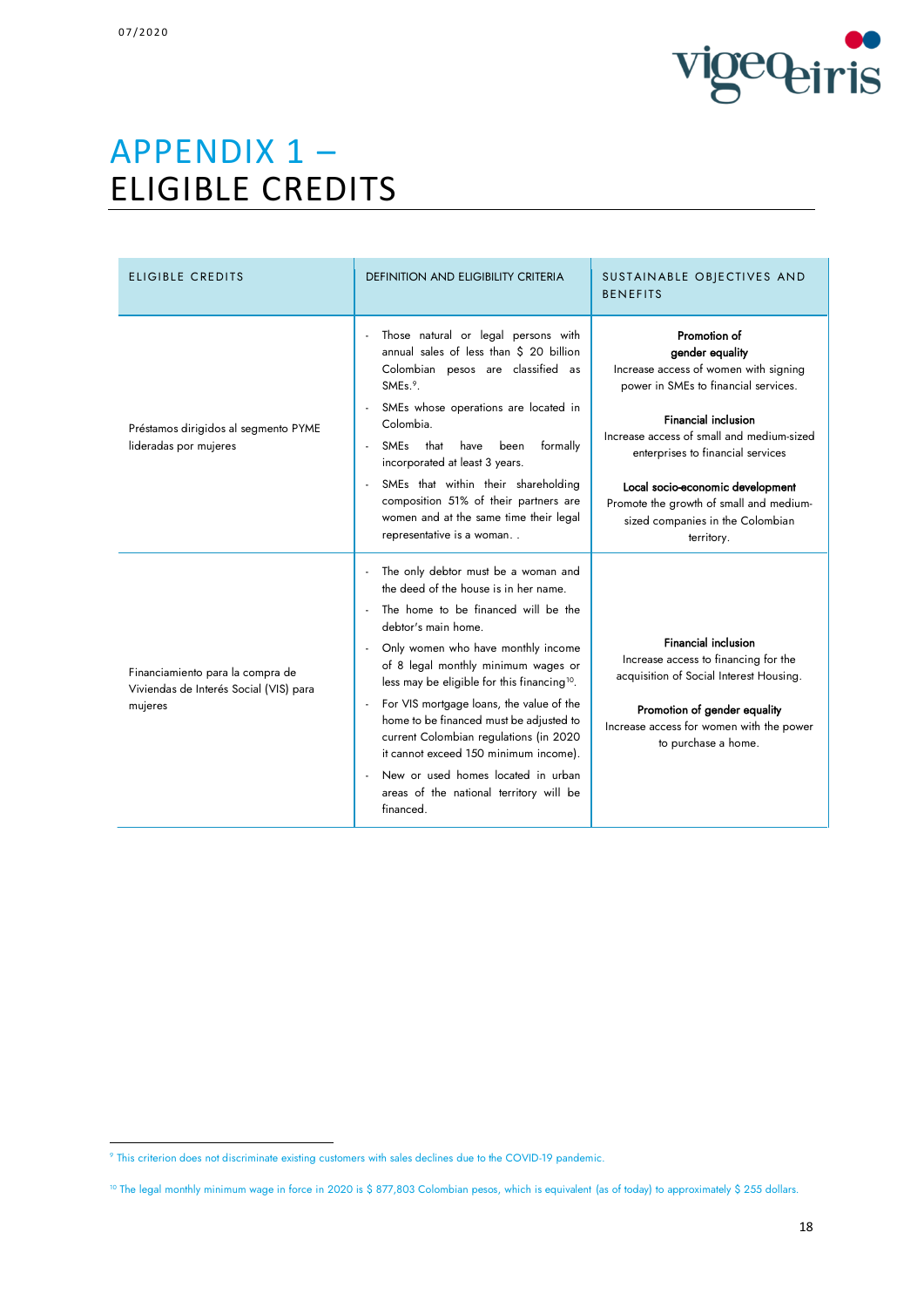

# METHODOLOGY

In Vigeo Eiris' view, Environmental, Social and Governance (ESG) factors are intertwined and complementary. As such they cannot be separated in the assessment of ESG management in any organisation, activity or transaction. In this sense, Vigeo Eiris provides an opinion on the Issuer's ESG performance as an organisation, and on the processes and commitments applicable to the intended issuance.

Vigeo Eiris' methodology for the definition and assessment of the corporation's ESG performance is based on criteria aligned with international standards, in compliance with the ISO 26000 guidelines, and is organised into 6 domains: Environment, Human Resources, Human Rights, Community Involvement, Business Behaviour and Corporate Governance. Our evaluation framework of the material ESG issues has been adapted based on the specificities of the Issuer's business activity.

Our research and rating procedures are subject to internal quality control at three levels (analysts, heads of cluster sectors, and internal review by the Issuers Business Unit for Second Party Opinions) complemented by a final review and validation by the Director of Methods. Our Second Party Opinions (SPOs) are also subject to internal quality control at three levels (consultants in charge of the mission, Project Manager, Quality Reviewer) and final review and validation by the Director of Methods and the Director of Issuers or the Sustainable Finance Senior Advisor. A right of complaint and recourse is guaranteed to all companies under our review, following three levels: first, the team in contact with the company, then the Director of Methods, and finally Vigeo Eiris' Scientific Council.

All employees are signatories of Vigeo Eiris' Code of Conduct, and all consultants have also signed its add-on covering financial rules of confidentiality.

## PART 1. ISSUANCE

## Alignment with the Green and/or Social Bond Principles

## Scale of assessment: Not aligned, Partially aligned, Aligned, Best Practices

*The Framework has been evaluated by Vigeo Eiris according to the ICMA's Green Bond Principles - June 2018 ("GBP")*  and/or the Social Bond Principles - June 2020 ("SBP"), and/or the Loan Market Association's Green Loan Principles - May *2020 ("GLP"), the TEG proposal for a Green Bond Standard, and on our methodology based on international standards and sector guidelines applicable in terms of ESG management and assessment.*

### Use of proceeds

The definition of the Eligible Projects and their sustainable objectives and benefits are a core element of Green/Social/Sustainable Bonds and Loans standards. Vigeo Eiris evaluates the clarity of the definition of the Eligible Categories, as well as the definition and the relevance of the primary sustainability objectives. We evaluate the descriptions of the expected benefits in terms of relevance, measurability and quantification. In addition, we map the potential contribution of Eligible Projects to the United Nations Sustainable Development Goals' targets.

#### Process for evaluation and selection

The evaluation and selection process have been assessed by Vigeo Eiris on its transparency, governance and relevance. The eligibility criteria have been assessed on their clarity, relevance and coverage vs. the intended objectives of the Eligible Projects.

### Management of proceeds

The process and rules for the management and the allocation of proceeds have been assessed by Vigeo Eiris on their transparency, traceability and verification.

#### Reporting

The monitoring and reporting process and commitments defined by the Issuer have been assessed by Vigeo Eiris on their transparency, exhaustiveness and relevance, covering the reporting of both proceeds' allocation and sustainable benefits (output, impact indicators).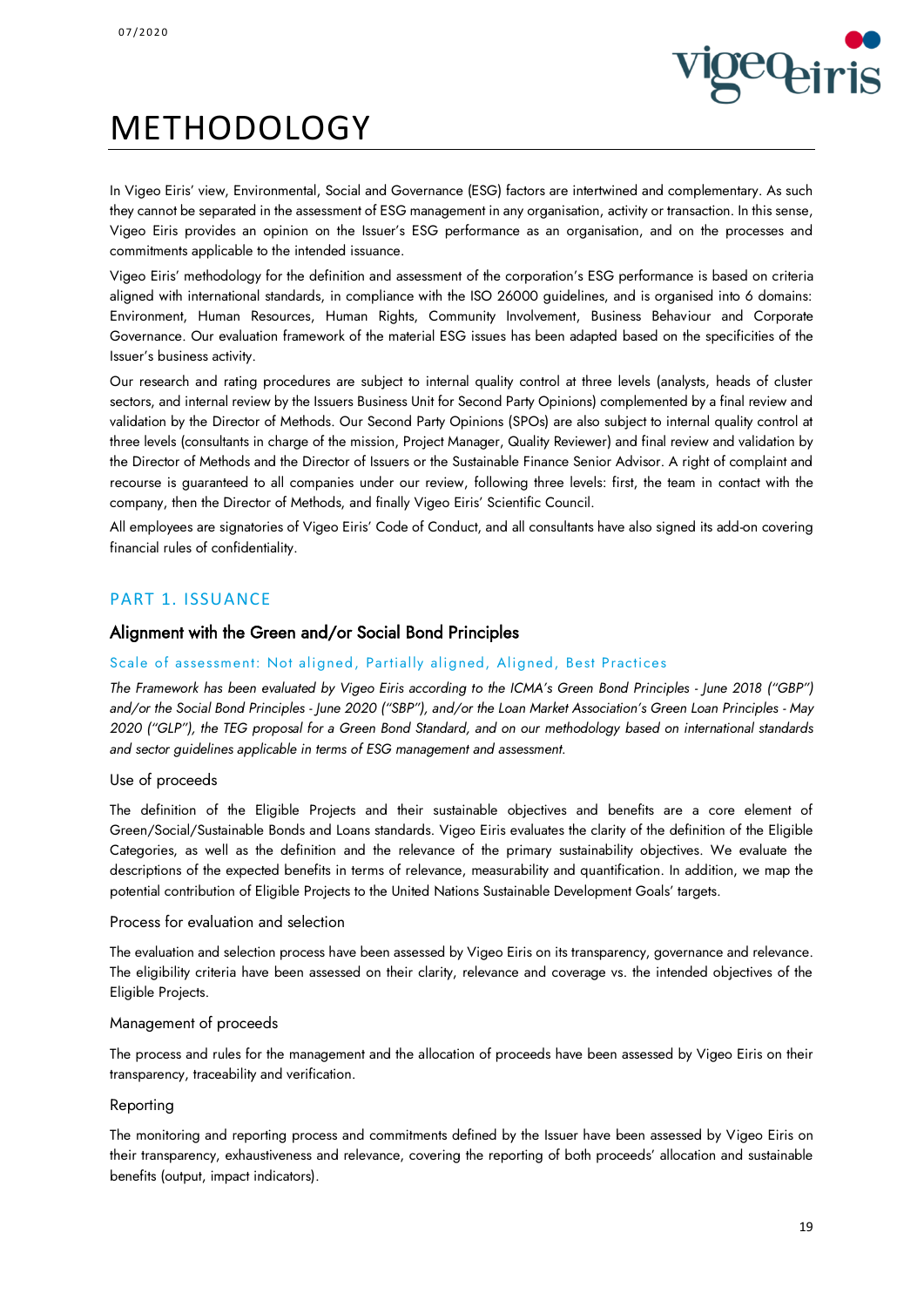

## Contribution to sustainability

#### Scale of assessment: Weak, Limited, Robust, Advanced

For Vigeo Eiris, the potential positive impact of an activity on environmental and/or social objectives cannot be decoupled from the management of the associated potential negative impacts and externalities. Our assessment of expected positive impacts and of identification and management of ESG risks is therefore consolidated into the activity's overall contribution to sustainability.

Expected positive impact of the activities on social objectives

This section assesses the potential/expected positive impact of the activities to be financed by the Issuer or Borrower on social objectives.

The expected impact of activities on social objectives is assessed based on:

i) the relevance of the claimed social objective (social need) at local/country level;

ii) the extent to which the activity is targeting of a population in need;

iii) the magnitude and durability of the potential impact of the proposed activity on the social objective (capacity to provide a structural/long-term improvement to the social issue in question).

#### ESG risk management

The identification and management of the potential ESG risks associated with the eligible projects/activities are analysed based on Vigeo Eiris' ESG assessment methodology, international standards and sector guidelines applicable in terms of ESG management and assessment.

## PART 2. ISSUER

*Note: the Issuer's performance, that is, the commitments, processes and results of the Issuer on matters of ESG responsibility have not been evaluated through a complete process of compared qualification and assessment developed by Vigeo Eiris.*

### Management ESG controversies

A controversy is an information, a flow of information, or a contradictory opinion that is public, documented and traceable, allegation against an Issuer on corporate responsibility issues. Such allegations can relate to tangible facts, be an interpretation of these facts, or constitute an allegation based on unproven facts.

Vigeo Eiris provides an opinion on companies' controversies risks mitigation based on the analysis of 3 factors:

- Frequency: shows, for each ESG challenge, the number of controversies that the Issuer has faced. At corporate level, this factor reflects on the overall number of controversies that the Issuer has faced and the scope of ESG issues impacted (scale: Isolated, Occasional, Frequent, Persistent).
- Severity: the more a controversy is related to stakeholders' fundamental interests, the actual corporate responsibility in its occurrence is proven, and adverse impacts occurred on stakeholders and the company, the higher its severity is. Severity assigned at the corporate level will reflect the highest severity of all cases faced by the company (scale: Minor, Significant, High, Critical).
- Responsiveness: ability demonstrated by an Issuer to dialogue with its stakeholders in a risk management perspective and based on explanatory, preventative, remediating or corrective measures. At corporate level, this factor will reflect the overall responsiveness of the company for all cases faced (scale: Proactive, Remediate, Reactive, Non- Communicative).

The impact of a controversy on a company's reputation reduces with time, depending on the severity of the event and the company's responsiveness to this event. Usually, Vigeo Eiris' controversy database covers any controversy with Minor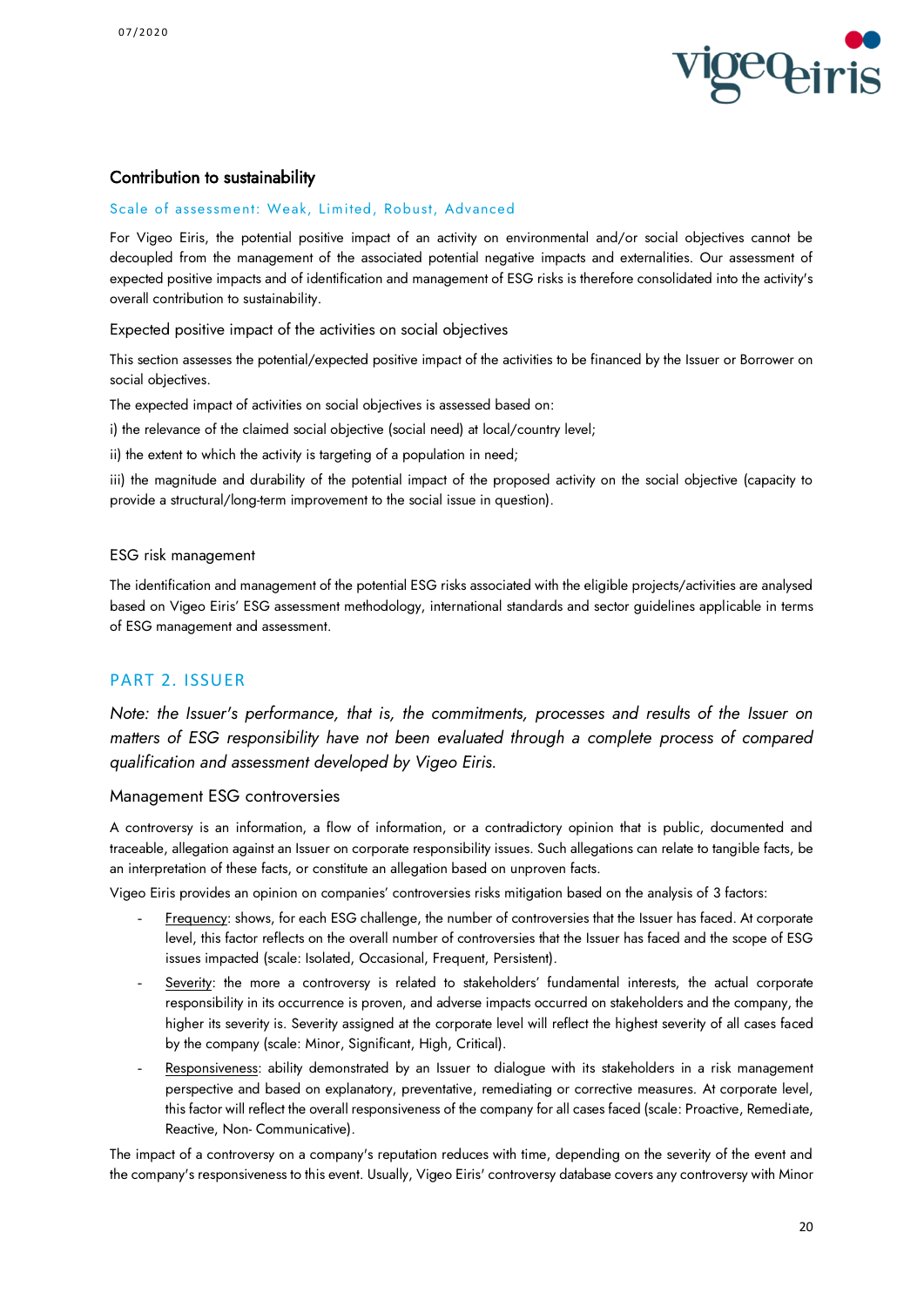

or Significant severity during 24 months after the last event registered and during 48 months for High and Critical controversies.

Involvement in controversial activities

17 controversial activities have been analysed following 30 parameters to screen the company's involvement in any of them. The company's level of involvement (Major, Minor, No Involvement) in a controversial activity is based on:

- An estimation of the revenues derived from controversial products or services.
- The specific nature of the controversial products or services provided by the company.

# PART 3. COHERENCE

This section analyses whether the activity to be financed through the selected instrument is coherent with the Issuer's sustainability priorities and strategy, and whether it responds to the main sustainability issues of the sector where the Issuer operates.

## Scale of assessment: not coherent, partially coherent, coherent

| <b>VIGEO EIRIS' ASSESSMENT SCALES</b>                                                                                       |                                                                                                                                                                                                                                       |                       |                                                                                                                                                         |  |
|-----------------------------------------------------------------------------------------------------------------------------|---------------------------------------------------------------------------------------------------------------------------------------------------------------------------------------------------------------------------------------|-----------------------|---------------------------------------------------------------------------------------------------------------------------------------------------------|--|
| Scale of assessment of Issuer's ESG performance or<br>strategy and financial instrument's Contribution to<br>sustainability |                                                                                                                                                                                                                                       |                       | Scale of assessment of financial instrument's alignment with<br>Green and/or Social Bond and Loan Principles                                            |  |
| Advanced                                                                                                                    | Advanced commitment; strong evidence<br>of command over the issues dedicated to<br>achieving the objective of sustainability.<br>Reasonable level of risk management and<br>using innovative methods to anticipate<br>emerging risks. | <b>Best Practices</b> | The Instrument's practices go beyond the<br>core practices of the ICMA's Social Bond<br>Principles by adopting recommended and<br>other best practices. |  |
| Robust                                                                                                                      | Convincing commitment; significant and<br>consistent evidence of command over the<br>Reasonable<br>of<br>risk<br>level<br>issues.<br>management.                                                                                      | Aligned               | The Instrument has adopted all the core<br>practices of the ICMA's Social Bond<br>Principles                                                            |  |
| Limited                                                                                                                     | Commitment<br>the<br>objective<br>of<br>to<br>sustainability has been initiated or partially<br>achieved; fragmentary evidence of<br>command over the issues. Limited to weak<br>level of risk management.                            | Partially<br>Aligned  | The Instrument has adopted most of the core<br>practices of the ICMA's Social Bond<br>Principles, but not all of them.                                  |  |
| Weak                                                                                                                        | Commitment to social responsibility is non-<br>tangible; no evidence of command over<br>the issues. Level of assurance of risk<br>management is weak to very weak.                                                                    | Not Aligned           | The Instrument has adopted only a minority<br>of the core practices of the ICMA's Social<br>Bond Principles.                                            |  |